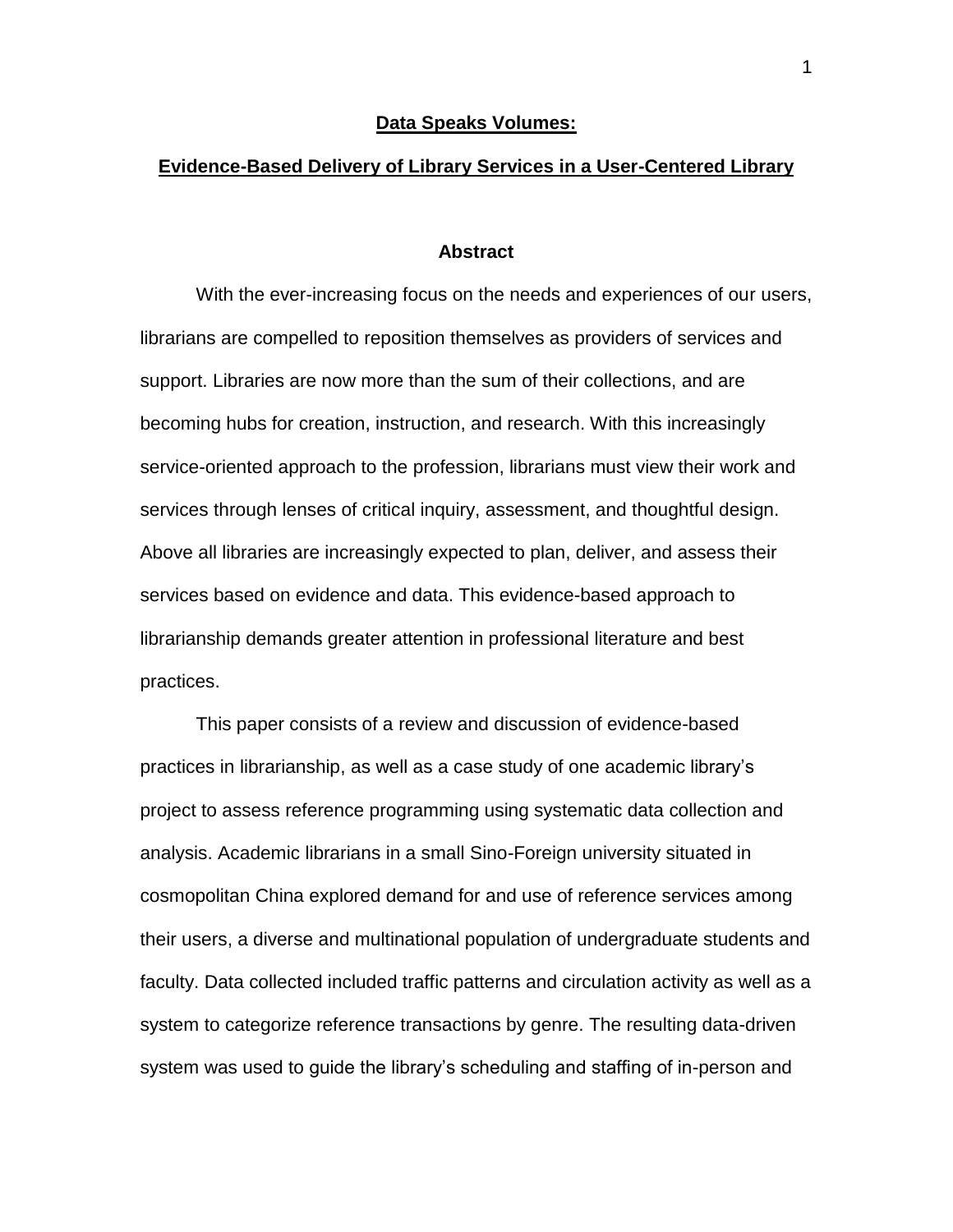virtual reference services. In addition, it was a key tool for training library staff and interns for reference work. As one of the library's first attempts at planning, delivering, and assessing reference services to a small but highly engaged population of academic users, this approach exemplifies the successful use of evidence-based planning in a user- and service-oriented culture.

This research is part of an emerging trend in librarianship to rely on evidence and data, rather than opinion and anecdotes, to guide the planning, delivery, and assessment of library services that are truly user-oriented. Many of the themes this conference emphasizes are expressed with evidence-based or service-centered language. This presentation of how to use evidence to guide library programs will connect well with the "Using Evidence" theme as well as "Demonstrating Value" and "Measuring Quality and Success". It contributes to the field by situating a real-life case study within the context of other scholarly works on this topic, which is an area of study that requires more research.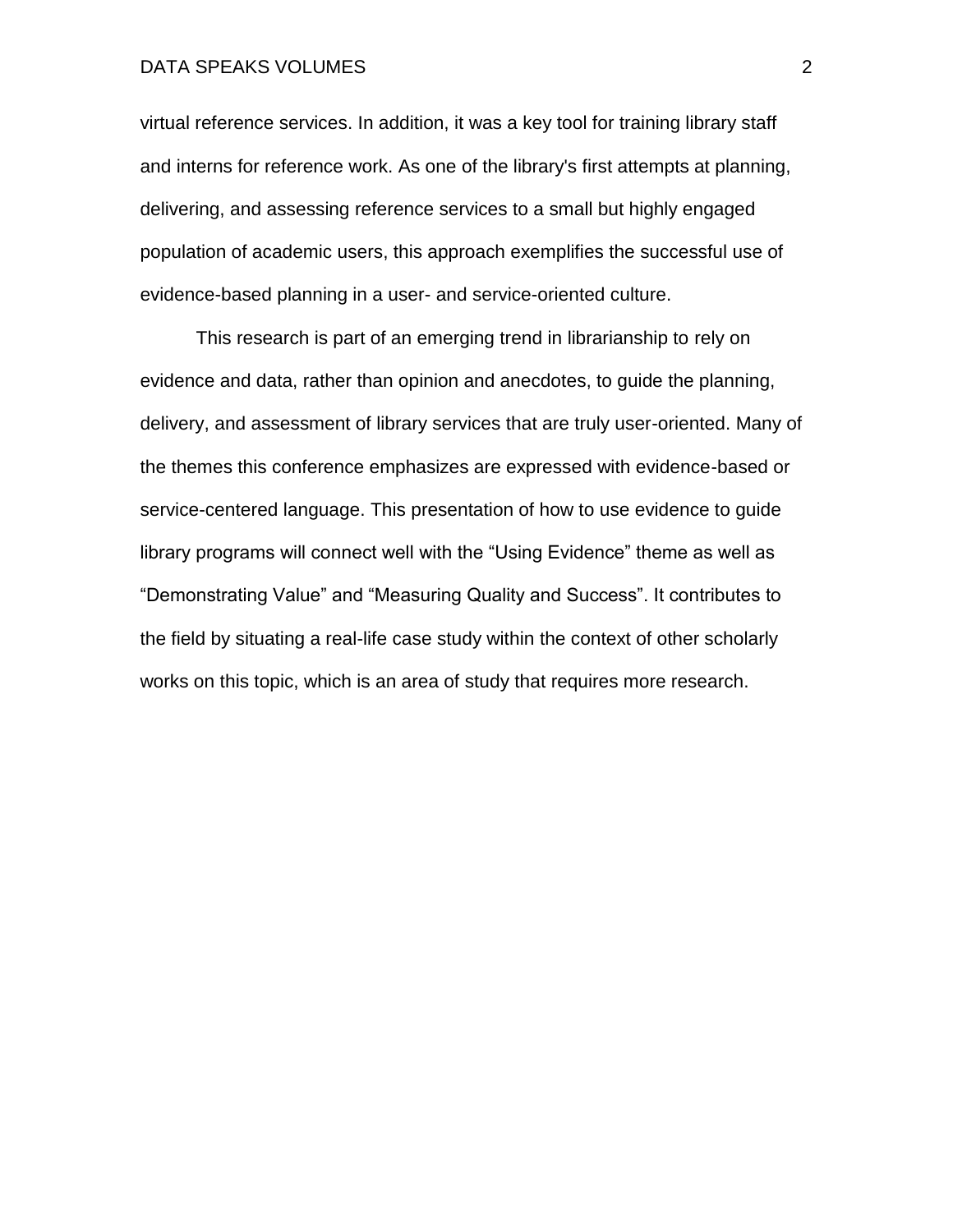## **Introduction**

Modern academic libraries are repositioning themselves as hubs for creation, instruction, and research, and are increasingly focused on the needs and experiences of users. Librarians are compelled to leverage their expertise in research, instruction, and technology to support users' research needs. As service providers, librarians must view their work through lenses of critical inquiry, assessment, and thoughtful design. Above all, they are expected to plan, deliver, and assess their services based on evidence and data.

Evidence-based assessment strategies inherently support the serviceoriented nature of librarianship. Qualitative and quantitative data allow librarians to evaluate the benefits of services provided within the context of user needs, behaviours, and expectations (Bowron & Weber, 2017).

Librarians have kept reference statistics, particularly classification systems for reference interactions themselves, for decades. In her literature review on classification systems for reference statistics, Debra Warner wrote that libraries were interested in assessing the success of reference transactions and correlating reference and instructional work; but when the Association of Research Libraries (ARL) first embarked on its reference statistics project, 23 percent could not supply such statistics (Warner, 2001).

The goal of this paper is to review existing literature on evaluating reference services, with particular focus on the qualitative and quantitative statistical evaluation and coding of reference services and interactions. This theoretical framework is the context for the subsequent case study of one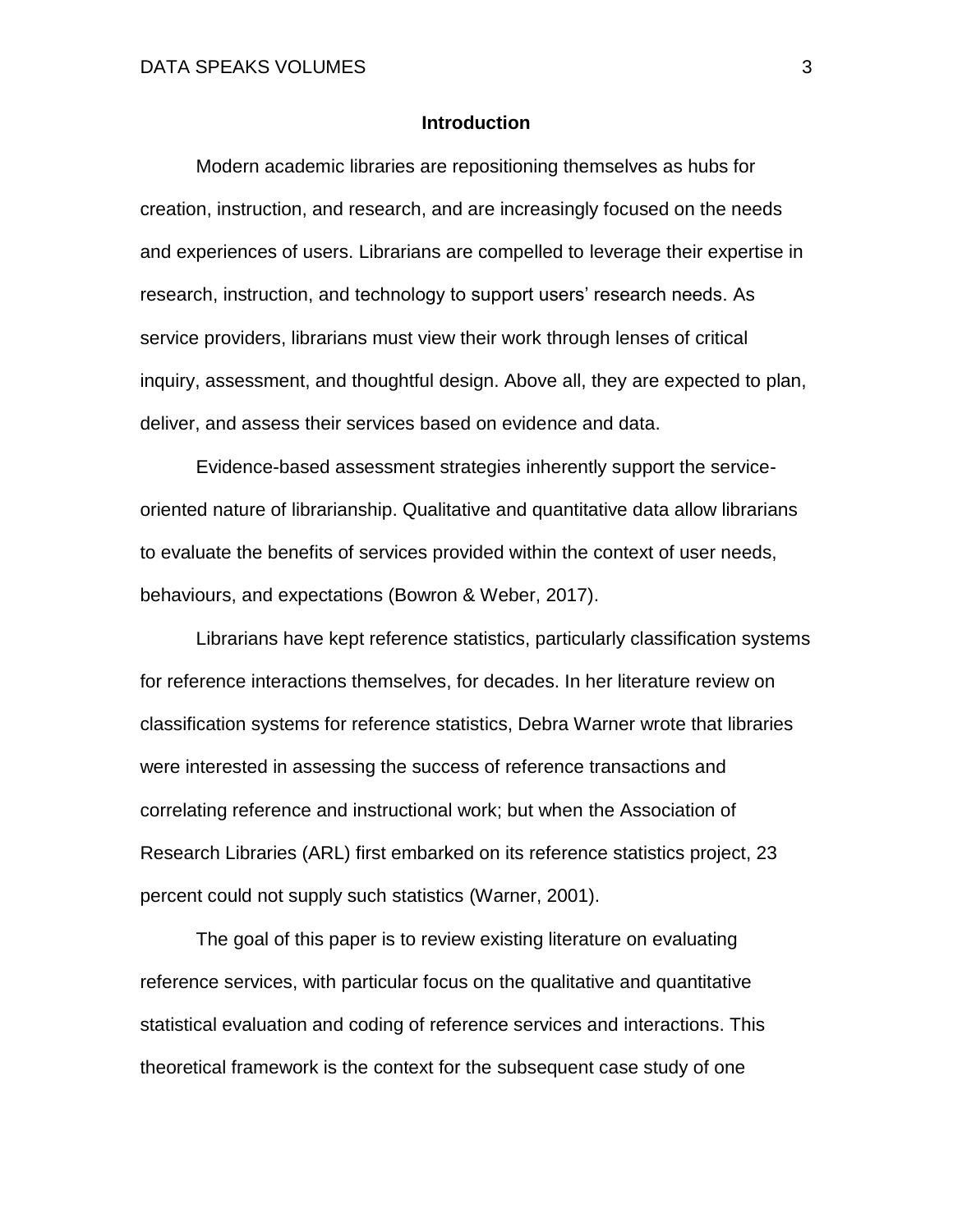academic library's experiment using qualitative statistics to understand patron needs and behaviours in order to effectively staff reference service points and tailor library services to meet patrons' demonstrated expectations.

## **Literature Review**

There is considerable research in library literature on strategies for the collection of qualitative and quantitative reference transaction data, and a librarian's choice to use or adapt any of these models is determined by the questions that a library team seeks to answer. Statistics might be used to explore a range of issues such as:

- understanding common challenges or sources of frustration, or "pain points," for patrons navigating library facilities and web services;
- measuring the frequency with which library services and resources are used;
- determining popular service points;
- identifying peak times and days for patron traffic;
- describing language used or expected by patrons in different reference environments;
- gauging the complexity or difficulty of questions, including the expertise required or time spent answering them;
- identifying a collection's strengths or weaknesses;
- classifying types questions received; or
- measuring patron satisfaction, perceptions, or demographics.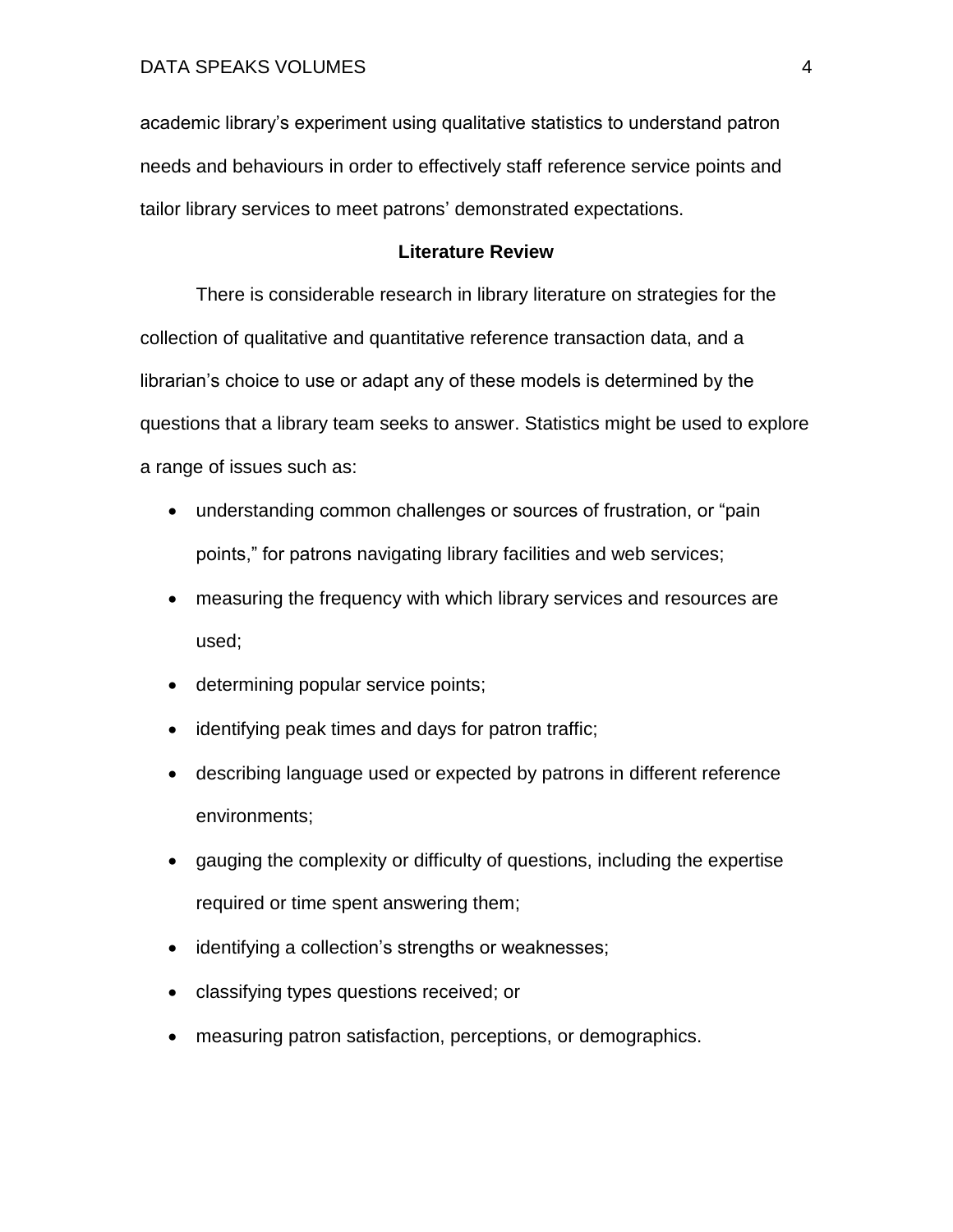There are many methods of collecting this information, including surveys, focus groups, ethnographic studies, transcript analysis, and manual coding systems (Luo, 2008).

#### **Historical Approaches to Collecting Reference Statistics**

Writing on the history of the measurement of library services including reference work, Lawrence Thomas lamented the crudity of evaluation methods employed by libraries (Thompson, 1951). He observed that early statistics and reports kept since the nineteenth century overwhelmingly dealt with the content of library holdings. One such example is an early report by Edward Edwards which tabulated the population served by major European and North American public libraries and the growth of their collections over 10 years (Edwards, 1848). As library collections evolved to include digital materials and library services were adapted in response, the focus of library statistics also changed.

In 1998, Carol Tenopir wrote in *Library Journal* that "traditional statistics that count number of interactions with patrons may not reflect…increased activity" and that they failed to explain "what resources are most helpful or what formats require increased time with users" (Tenopir, 1998). To understand the value of these resources and to improve library services, especially while some institutions were grappling with budget restrictions and reduced staffing, librarians turned to more descriptive data (Rawson, Davis, Harding, & Miller, 2013; Sullivan, Schoppmann, & Redman, 1994). Reference data can also help librarians communicate more effectively with users and staff service points appropriately (Bishop & Bartlett, 2013; Hughes, 2014; Scales, Turner-Rahman, &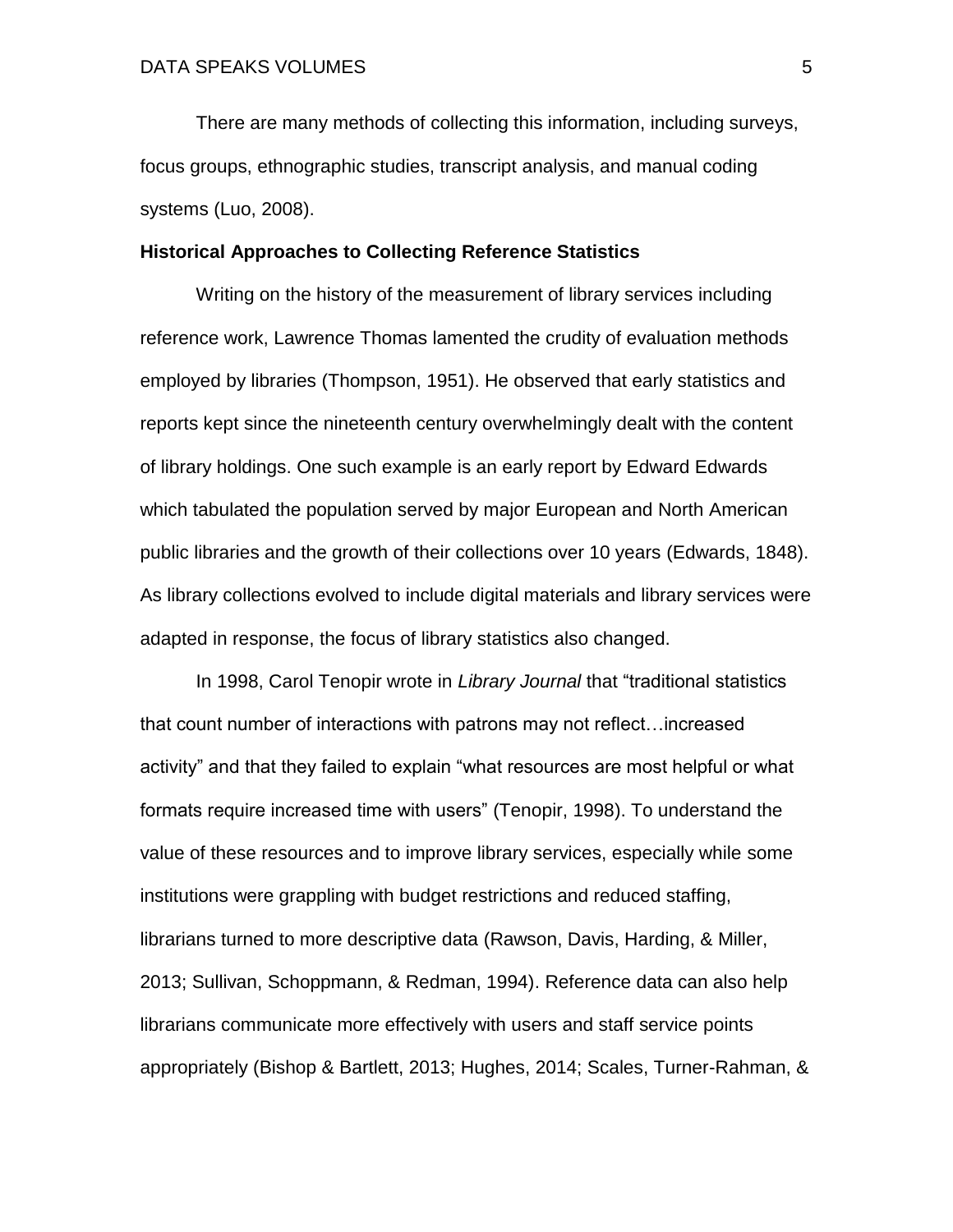Hao, 2015) or address needs for new or enhanced support with library services (Arnason & Reimer, 2012). Bishop and Bartlett's research allowed them to use reference staff more efficiently by deploying subject librarians to service points that received the majority of research-intensive questions.

Analyzing and coding reference transactions can also empower librarians to evaluate the value and use of library services. Maximek et al analyzed their transactions to understand who was using their reference services, and why, to determine if their virtual reference work was adequate and matching standards for in-person reference (Maximiek, Rushton, & Brown, 2010). Librarians at Michigan State University Libraries used transaction analysis and Web analytics to investigate user behaviour and evaluate the effectiveness of their service points for distance library users in order to reflect the value of their services (Tobias & Blair, 2015). Web analytics gave librarians insight into how users were interacting with the library website. This was supplemented by a transaction analysis project, whereby librarians analyzed virtual reference chat logs to code questions in order to understand user's pain points and expressions of frustration. Librarians at the University of Tennessee Health Sciences Library conducted a similar content analysis project as part of their website redesign initiative (Fan & Welch, 2016). Analyzing contents of emails, text messages, and live chats, librarians categorized questions to improve the structure of the library website and to understand the language patrons used so that the content of the website was logical and understandable to them.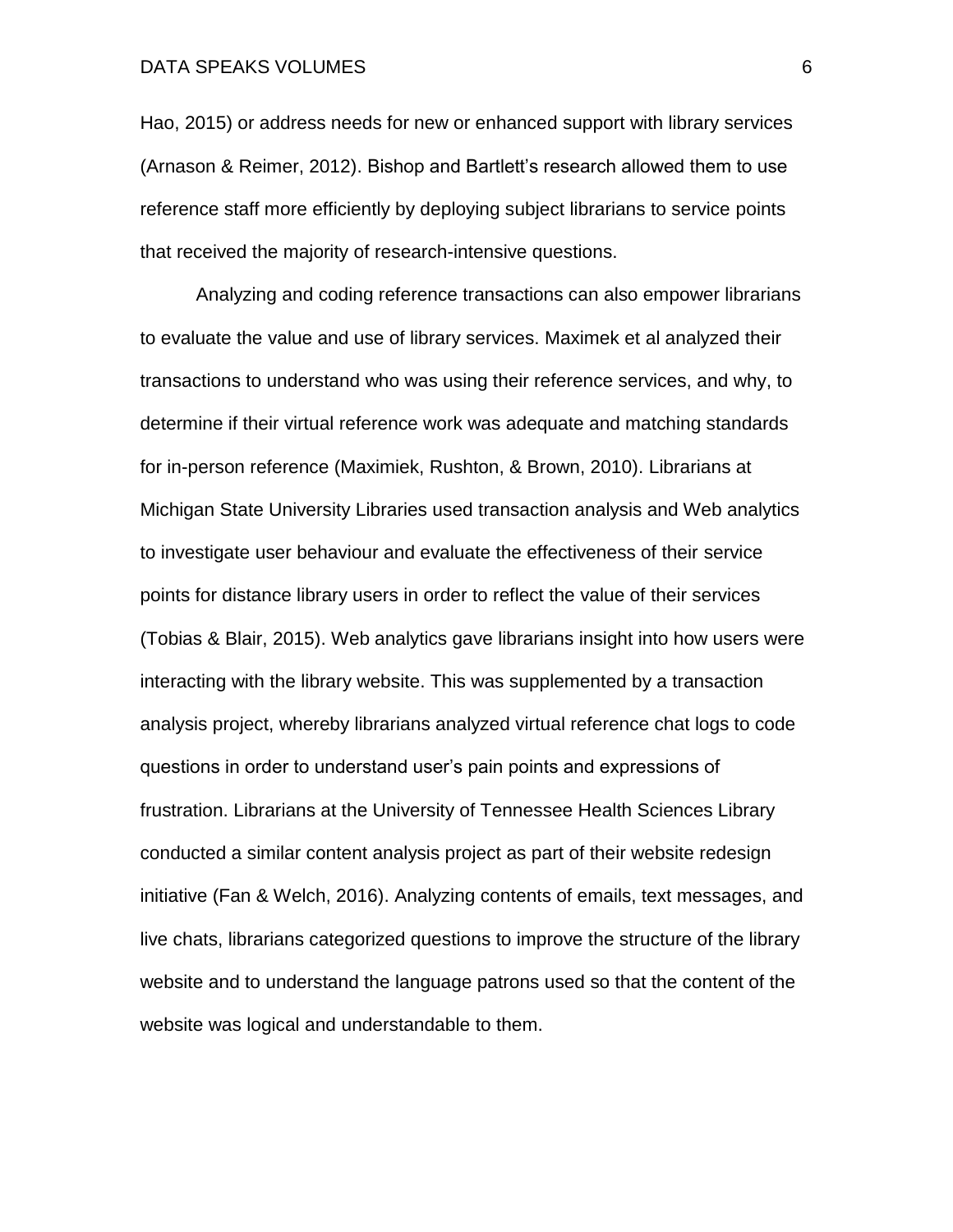$\overline{a}$ 

Lorna Rourke and Pascal Lupien also conducted a content analysis project to collect data on the language patterns of patrons through two service points (Rourke & Lupien, 2010). They found that users used these platforms differently, bringing more research-intensive questions and formal language to the Docutek Virtual Reference<sup>1</sup> service, which and used more informal language on chat services where they tended to pose directional and policy-based questions.

#### **Categorization Schemes for Qualitative Reference Statistics**

The categorization of reference questions is a common strategy for library statistics. Neville and Henry pointed out that "reference statistics have been troublesome to collect because of the qualitative nature of questions and the difficulties in assigning a wide variety of these questions into a minimal number of strict categories. The classification of questions must be distinguishable and consistent" (Neville & Henry, 2009, p. 372). Much research has been dedicated to the development of these categories (Baker, 1991; Calabretta & Ross, 1984; Matthews, 2018; Rothstein, 1990; Witucke & Schumaker, 1991), but systems developed by three scholars are especially notable: those by William Katz, Debra Warner, and Bella Karr Gerlich and G. Lynn Berard.

Katz presented his four categories for reference questions in *Introduction to Reference Work*, first published in 1969: directional, ready reference, specific

<sup>&</sup>lt;sup>1</sup> Here Rourke and Lupien describe Docutek Virtual Reference, a SirsiDynix Company as it was used for "virtual reference" services, which they distinguished from "instant messaging" or "chat reference" services.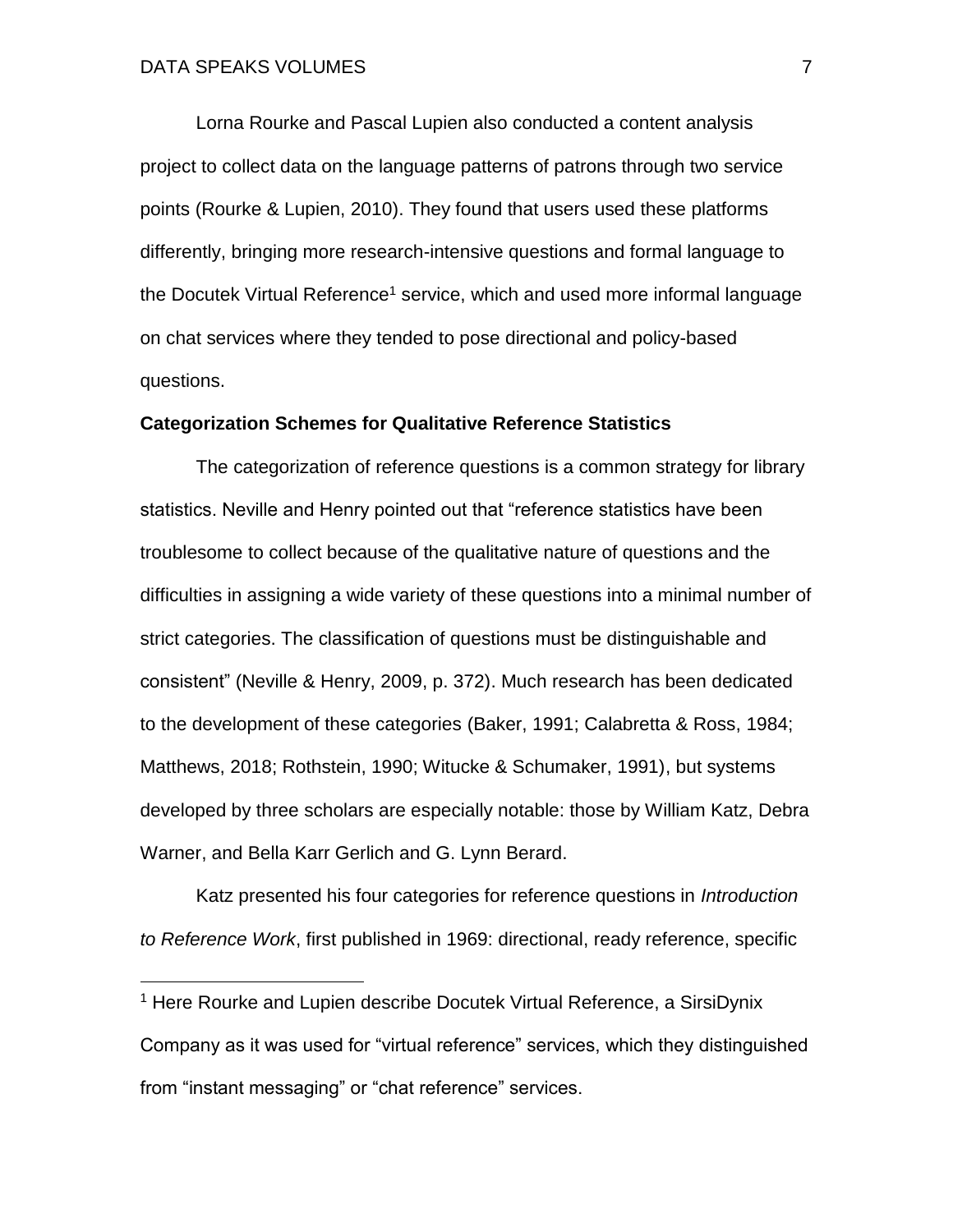search questions, and research questions (Katz, 2002). Subsequent researchers noted that these categories do not capture the complexities of reference questions and that they were inadequately defined. Warner presented a new classification system in 2001 to account this ambiguity (Warner, 2001). Warner's four categories focused on how resources and skills were used during a reference transaction: non resource-based, skill-based (also referred to as 'howto' questions), strategy-based, and consultation. When Neville and Henry compared the Warner model to traditional classification systems, it was found to be more consistent and easier to use with less confusion about the definition of categories themselves (Neville & Henry, 2009). At the time of their writing, they acknowledged that other libraries at the time were experimenting with a third model developed by Gerlich and Berard: the Reference Effort Assessment Data (READ) Scale.

#### **Development and Applications of the READ Scale**

The READ Scale was introduced in 2007 as a six-point measure for classifying reference transactions based on the effort and time required to answer a given question. The authors observed that library literature indicated a decline in transaction numbers and sought to resolve the discrepancy between the number of reference questions handled and the level of expertise needed to answer them. They remarked "this method is especially appealing in a profession where the industry standard for recording statistical data is a hash mark that records and rewards quantity as opposed to quality" (Gerlich & Berard, 2007). Each level of the READ Scale is numerically represented along a scale of 1-6,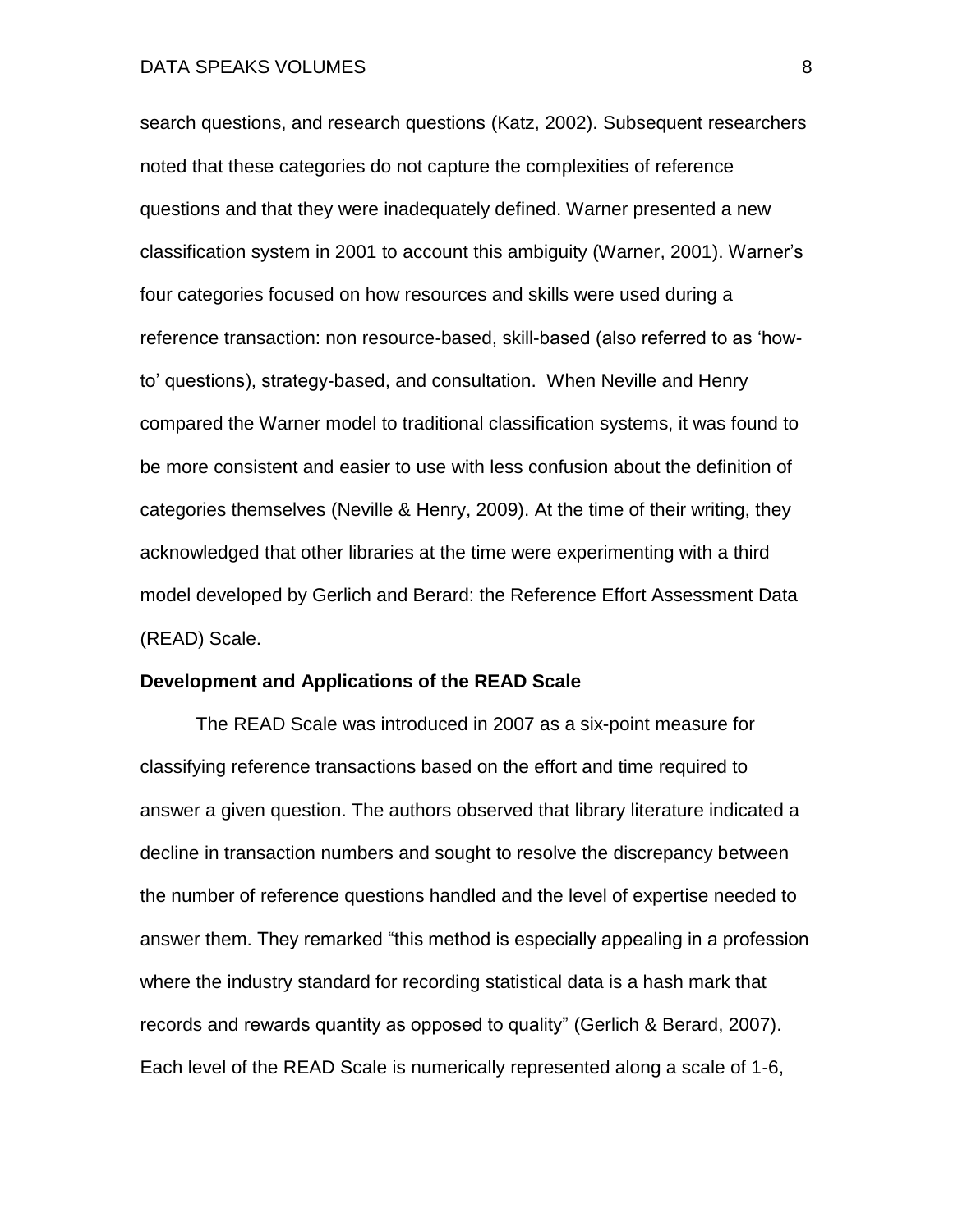$\overline{a}$ 

with 1 representing reference questions requiring the least amount of time and effort, and demanding no specialized expertise. Level 6 questions require the most effort and time, and include inquiries that cannot be answered on the spot. Introducing the READ Scale, Gerlich and Berard described the process of testing its ease of use and clarity among librarians at Carnegie Mellon University. The authors acknowledged that librarians were generally in agreement when rating questions at levels 1, 2, and 6, but were more likely to differ when ranking levels 3, 4, and 5.

The READ Scale's recognition of library workers' time, effort, and expertise has great appeal, and has been used or adapted by many library systems. Gerlich and Whatley have continued to research the READ Scale and reflected on early use of the READ Scale and its value in determining staffing schedules (Gerlich & Whatley, 2009). Librarians at Austin Peay State University Library successfully incorporated the READ Scale into their assessment methods (Bowron & Weber, 2017), and librarians at the McConnell Library at Radford University used a modification of the READ Scale to train student workers with the goal of encouraging responsible referral practices (Vassady, Archer, & Ackermann, 2015). The challenge of training library workers in proper referral practices is familiar to many librarians. Warner quotes Elizabeth Malia's remarks that their "biggest problem lies in the area of making referrals to the librarians" (Warner, 2001). 2

<sup>2</sup> Originally in Elizabeth Malia, "Triage and Tiers: Paraprofessionals in Reference Service at Eastern Washington University Libraries," *Library Mosaics* (1996).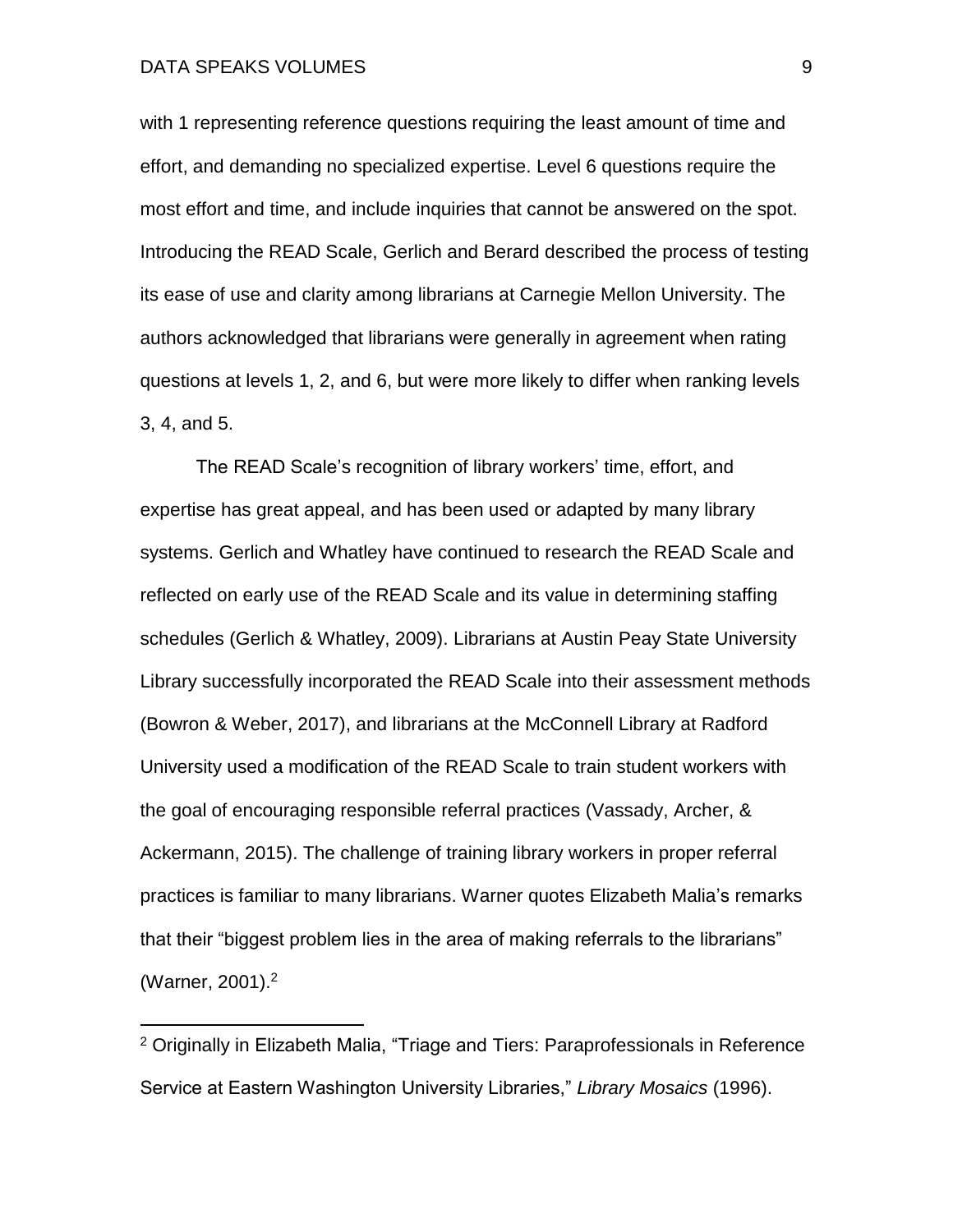The READ Scale is available for any institution to use at no cost, and its creators will support interested librarians as they adopt or adapt the READ Scale. As a flexible model, the READ Scale can be integrated with a library's existing system for tracking statistics. The Library at Colorado State University-Pueblo combined their use of the READ Scale with their own web-based program for maintaining statistics, called DART (Hudock & Sullivan, 2011). DART reflected five Student Learning Outcomes (SLOs) (Key Services, Research Tools, Search Strategies, Evaluation, and Citation/Documentation), which were mapped to question categories. For example the "Key Services" SLO would break down to categories such as circulation, book renewal, interlibrary loan, and library hours. Within DART, librarians could augment the five SLOs and their question categories with the READ Scale, allowing librarians to cross-reference a learning outcome with a question category and READ Scale ranking.

Gerlich and Berard have continued to test and assess the viability of the READ Scale, and in one assessment it was found that the majority of library workers using the READ Scale would recommend its use (Gerlich & Berard, 2010).

### **Case Study**

This culture of collecting qualitative and quantitative data has empowered libraries to provide user-centered services and develop evidence-based strategies for staffing, training, and assessment of services. Existing models, such as the READ Scale and those developed by Katz, Warner, and others have been used to great effect at many institutions. Others may find it useful to adapt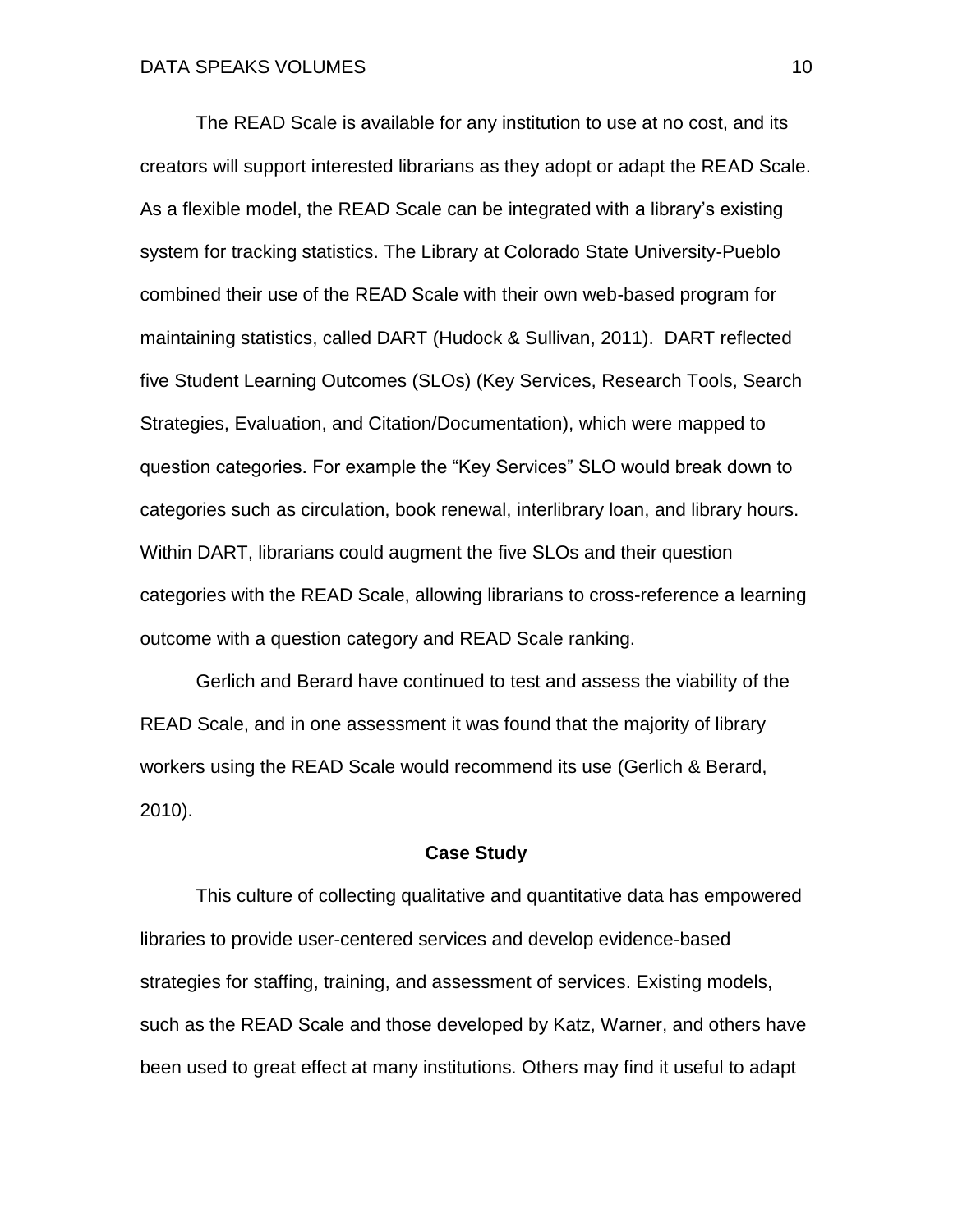these models or develop an entirely new model to address specific research and analytical questions about staffing, resource use, or patron behaviours. This paper focuses on the latter scenario, where an academic library developed an inhouse system for classifying and tracking reference transactions to facilitate training, staffing, and the appropriate provision of services.

Many aspects of this institution are unique, and librarians must rise to meet the needs and expectations of their user population. Located in the cosmopolitan heart of a major city in China, this library serves a diverse, multinational and multilingual community of over 1200 undergraduates, faculty, and staff. Instruction at this university is conducted in English, and the majority of the library's collections are in English, with a significant number of Chineselanguage resources included. As a joint Sino-Foreign university the library follows policies and service strategies similar to those of North American institutions, which may be new or unfamiliar to non-Western students. Reflecting the diversity of the university and its student body, library staff also represent a variety of nationalities, languages, and expertise. The majority of library workers in this institution are native speakers of Mandarin Chinese, speaking English as a second language.

Further complicating the nature of the library's services, it is part of a globally networked university system with three degree-granting campuses across the globe and a network of 11 global academic centers on five continents. Library workers at each of the three main campuses provide in-person reference services and research support to their local users; these services are augmented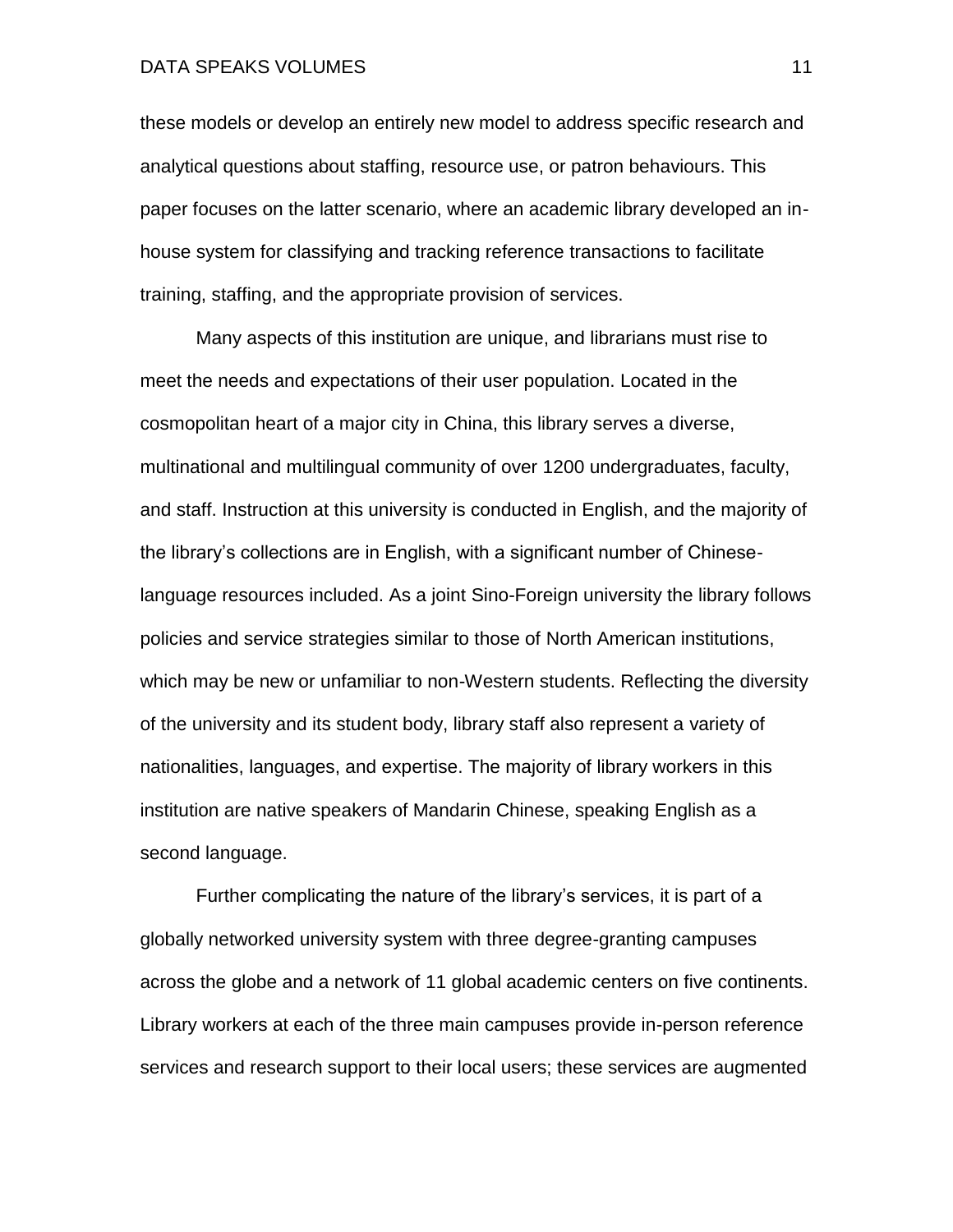by the provision of virtual reference through email (using Qualtrics and Questionpoint forms) and live chat services hosted by Libraryh3lp. Through this consolidated effort by librarians, virtual reference services are available almost 24/7 to affiliated students, faculty, and staff across the globe.

Since the founding of the university's campus in China in 2012, the library has sought to provide high-quality and readily accessible reference services virtually and in-person. The university, including the library's services and collections, was initially located in a space shared with another local university until it relocated to its own permanent facility in 2014. Through this period, and during the first four years of the library's existence, the availability and visibility of these services have increased significantly.

The library has always provided both in-person and virtual reference support. Librarians staff in-person reference shifts with virtual reference shifts staffed by librarians as well as library assistants and qualified interns. In-person reference was initially provided at the circulation desk, but hours were not consistently scheduled and staffed. As a primary service point, the circulation desk was busy with student workers, librarians, and library assistants. Patrons often expressed confusion about whether librarians were there for research support or to provide circulation services. In response, a dedicated Reference Desk was added to the circulation desk in April 2016. At this same time, librarians began to implement strategies to increase the efficiency of their services and staffing and to better understand the needs and expectations of their users.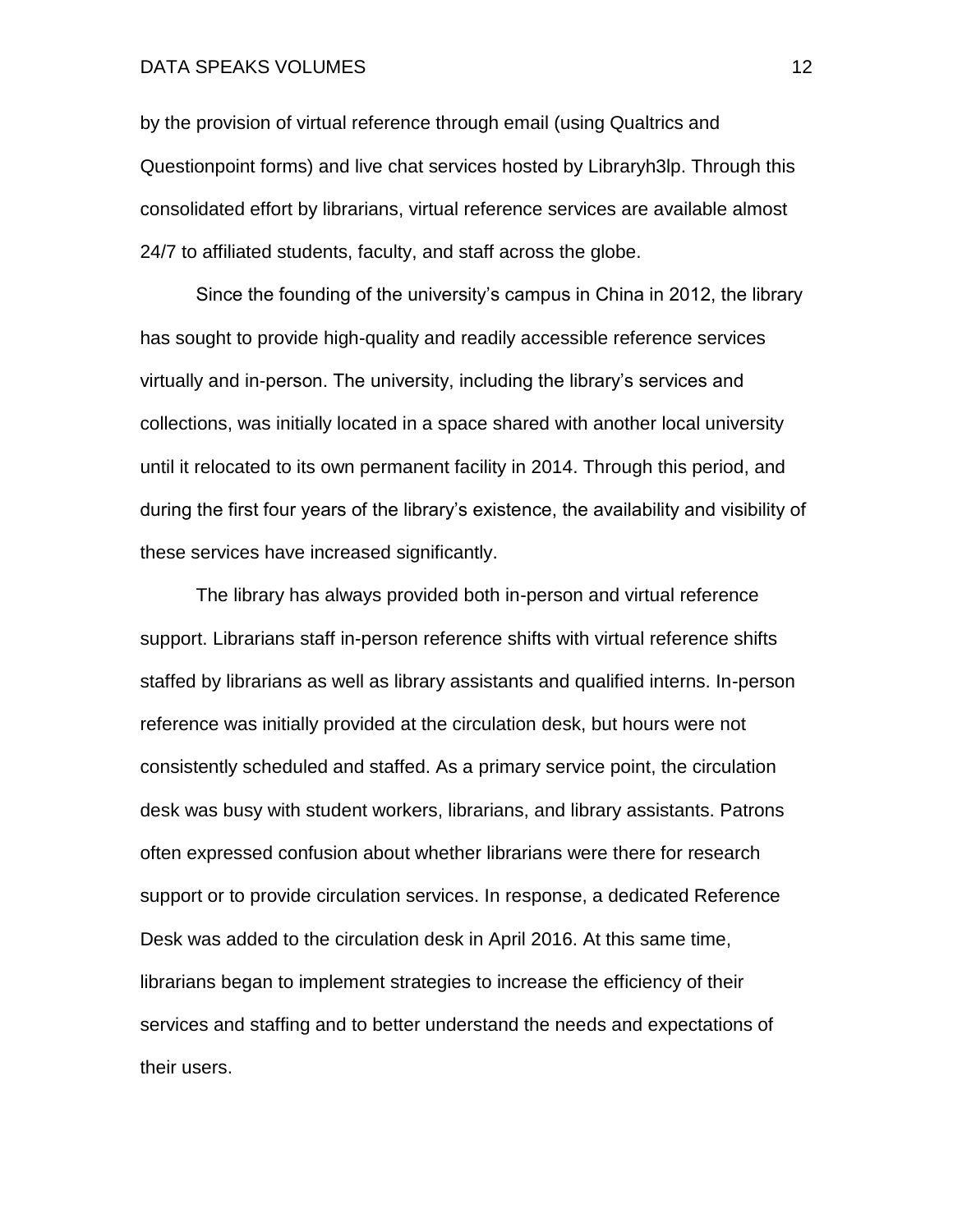#### **Early Approaches to Statistics**

Librarians were motivated to develop a method for tracking statistics in order to answer specific questions about user behavior and staffing needs. Later refinements to this project were similarly designed to collect data purposefully, rather than tracking statistics because they might be interesting or simply for the sake of doing so.

Changes in staffing through departures and new hires, a desire to increase the availability and efficiency of library services, and a request from the library's leadership for the library staff in China to cover more virtual reference hours confronted librarians with a need for insightful reference statistics. A collaborative Google Spreadsheet was designed in April 2016 to capture this data. In addition to tracking the number of reference questions handled through Libraryh3lp and in person, this document allowed library workers to maintain a shared record of one-on-one research consultations held in-person and through e-mail, and the number of students reached through pre-scheduled and requested workshops.

In the first iteration of this statistics project, library workers manually tracked reference statistics and circulation desk statistics separately, though both were quantitative measures of the number of questions received in each shift. When tracking interactions at the circulation desk, library workers would indicate both reference questions and circulation statistics manually with a check mark. Similarly, the reference statistics form only indicated the number of reference questions handed, with a column included for additional notes and observations.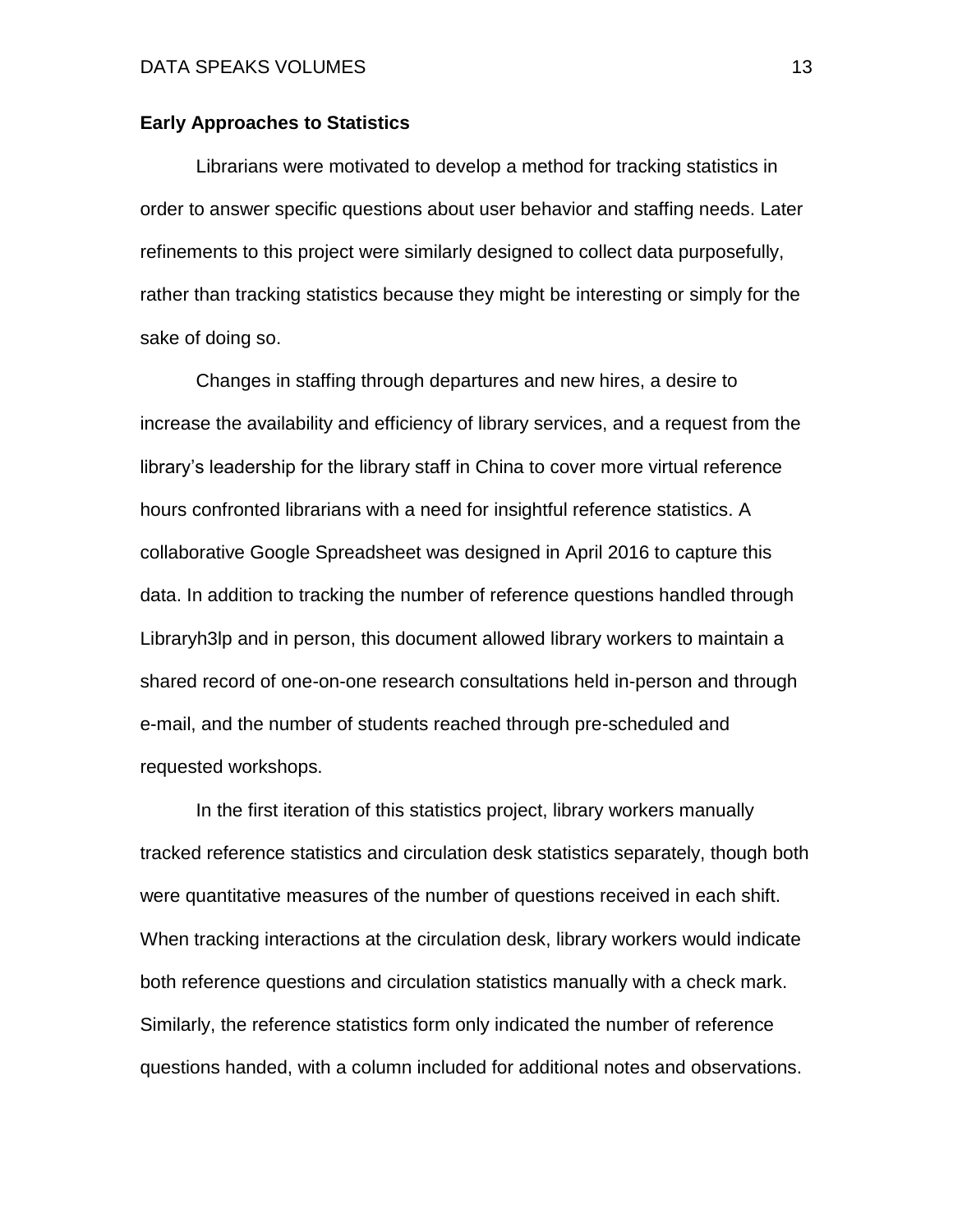The purpose of this notes field was for library workers to describe particularly difficult or unusual questions; it quickly became apparent that there was no clear definition of what constituted a "difficult or unusual question". For example, a question about locating toilets or understanding the library access policies from a user in one of the university's other global centers would be very difficult for any library worker unfamiliar with that building. As a result, library staff often felt compelled to detail each question received regardless of its difficulty, making the statistics tracking form cumbersome to use and producing little valuable data. Another challenge that library workers encountered was training library assistants, interns, and student workers to know when and how to refer research questions to librarians. Librarians sought to cultivate an environment where referring questions was common practice and encouraged. In this way, library assistants and interns would be empowered to handle questions responsibly and with confidence.

Librarians also hoped to staff their reference shifts more efficiently based on statistical data. Bowron and Weber remark that "when outlining reference desk work schedules, it is useful to identify times of highest patron activity and needs for assistance" (Bowron & Weber, 2017). However, like Bowron and Weber, library workers recognized that there is not necessarily a correlation between the number of questions received and the level of complexity or difficulty of those questions.

Beginning in the Fall 2016 semester, a librarian would simultaneously staff the reference desk and chat reference queues eight hours a week. Before this, a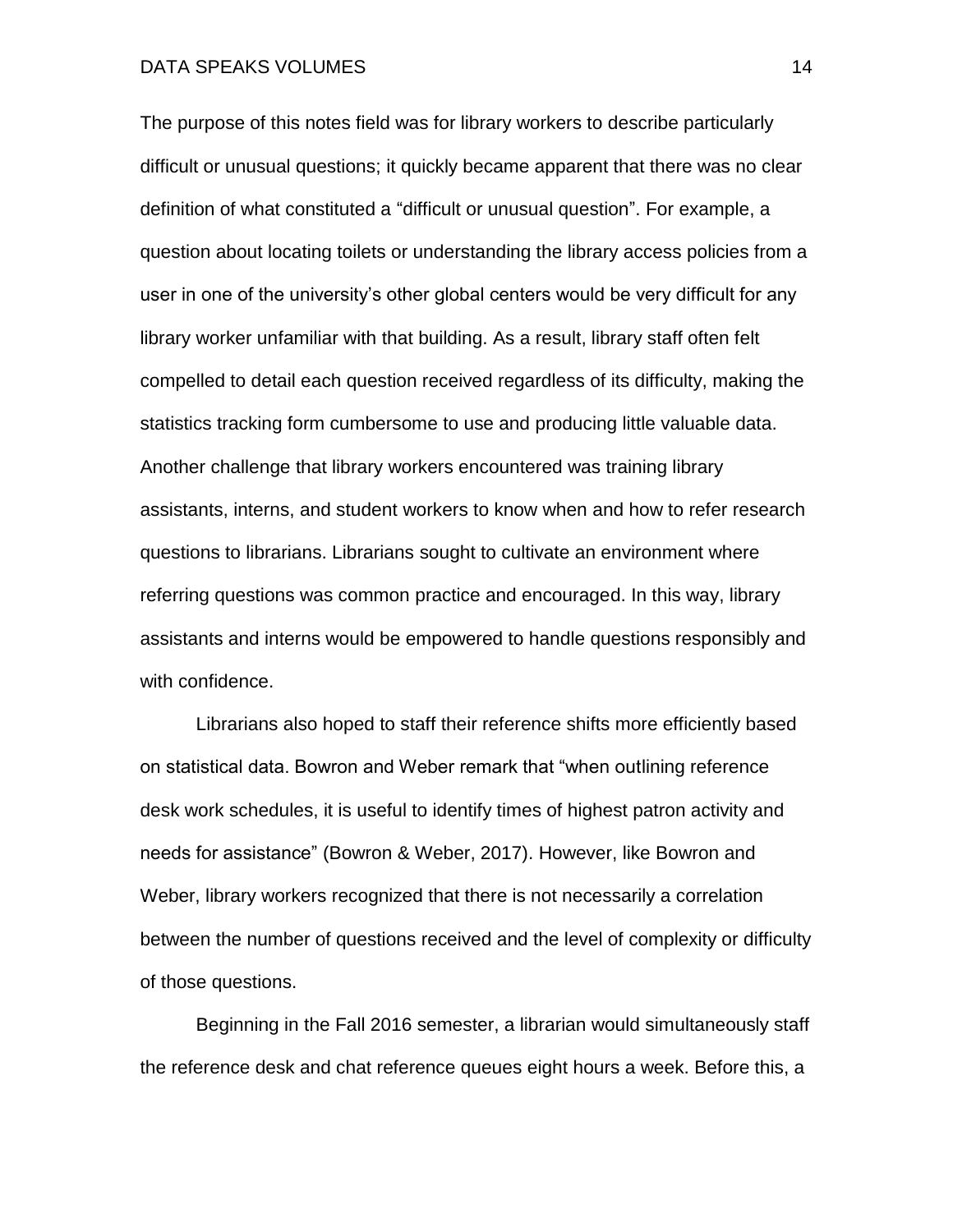librarian would only staff the reference desk during her shift while another librarian or library assistant covered the chat reference queues. The decision to consolidate effort was based on quantitative transaction statistics and on personal observations that neither service point was exceedingly busy. Although those statistics do not indicate how many of those transactions were advanced research questions, anecdotal reports from library staff and users indicate that this heightened visibility has encouraged patrons to approach librarians with research questions. Additionally, it was felt that patrons were less likely to approach librarians with circulation questions. In addition to these eight hours of combined reference shifts, the library also provided 7-12 hours of chat-only reference shifts per week.<sup>3</sup> Library workers covered these shifts based on individual availability. As a result, library assistants and interns would often receive challenging research questions that should have been referred to librarians, but the lack of clear referral guidelines and practices impeded this. Library leadership recognized that the reference statistics model could be redesigned to allow the reference coordinator to identify patterns in user traffic and staff reference shifts more efficiently based upon statistical evidence.

#### **Developing and Implementing the TARP Model**

 $\overline{a}$ 

In December 2016, librarians discovered the READ Scale, which empowered them to reconsider how they viewed and understood reference

<sup>3</sup> Although North America observes Daylight Savings Time (DST), China does not. When DST is in effect, librarians in China staffing virtual reference shifts cover 5 fewer hours per week than when DST ends.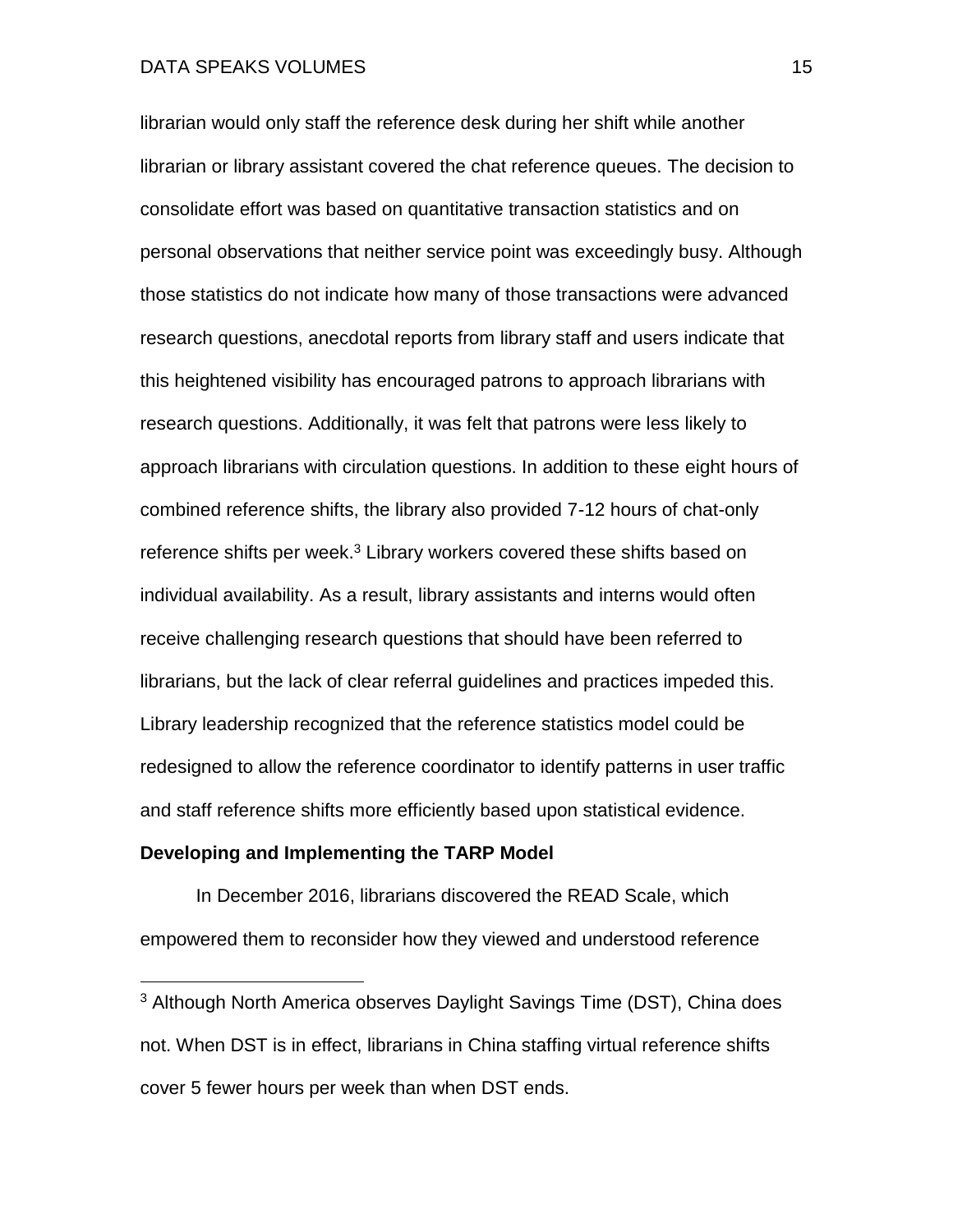transactions handled virtually and in person. The system of categorizing questions based on certain characteristics was appealing and librarians worked together to analyze the READ Scale for its potential applicability to their own institution. As librarians discussed the structure and focus of the READ Scale, some voiced concerns that the six levels seemed overly granular and specific for the nature of the small quantity of questions handled at their own institution. The distinction between the levels of the READ Scale, especially higher levels, also seemed highly subjective. This recalled the existing issue of library workers differing in opinion on the definition of a "difficult" or "unusual" question. The ambiguity inherent in defining complexity was further complicated by differences in language and culture within the library team. Furthermore, the focus of the READ Scale was the perceived effort, difficulty, and time required to answer a reference question; it was the experience of library workers at this institution that the difficulty of a question did not always directly correlate to the amount of time or level of expertise needed to explain or troubleshoot an issue. For its many benefits and qualities, the READ Scale was not an ideal fit for answering the questions librarians were asking, and its subjectivity was prone to conflicting interpretations of difficulty through the lenses of library workers' cultural or linguistic frameworks.

Instead, the librarians were inspired by the READ Scale to develop their own model for categorizing and tracking reference transactions. Like the systems developed by Warner and Katz this model codes questions by their *type*, not by their perceived difficulty. Librarians named this model TARP, and presented the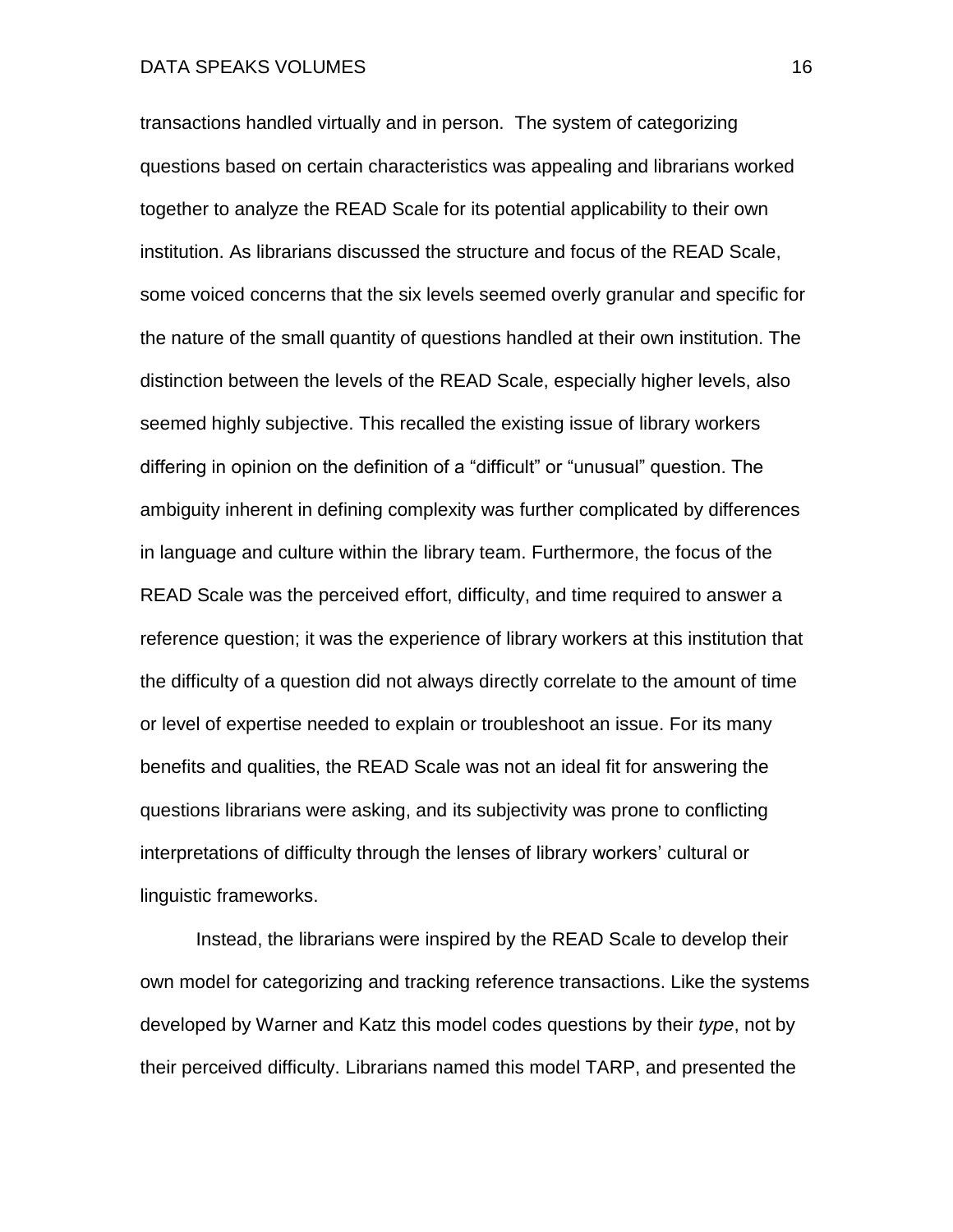model under the headline: "TARP has you covered!" TARP is an acronym that stands for the 4 types of questions tracked:

- **Technical (T)**  helping a patron troubleshoot technical issues with tools & resources such as printers or Wi-Fi.
- **Access (A)** questions generally considered within the purview of the library's Access Services team, including accessing spaces, accounts, and document delivery. This term was chosen because these access elements correlated to the specific duties of the access services team, and many library assistants primarily worked as part of the access team. This made it easier to clarify the difference between *Access* questions and *Ready Reference* questions.
- **Ready-Reference (R)** questions about locating or getting to known research and library resources that do not require the specialized expertise of a librarian. "I know what source I need, but not how to locate it."
- **Peculiar (P)**  questions about conducting research, citations, and discovering library resources that would usually be referred to a librarian. "I need to discover new sources, identify good databases, or refine my research topic."

To further explain how TARP might be identified or used, librarians wrote example questions in each category that might be especially or common:

• **T:** "Where are the printers?" "Printers are out of ink."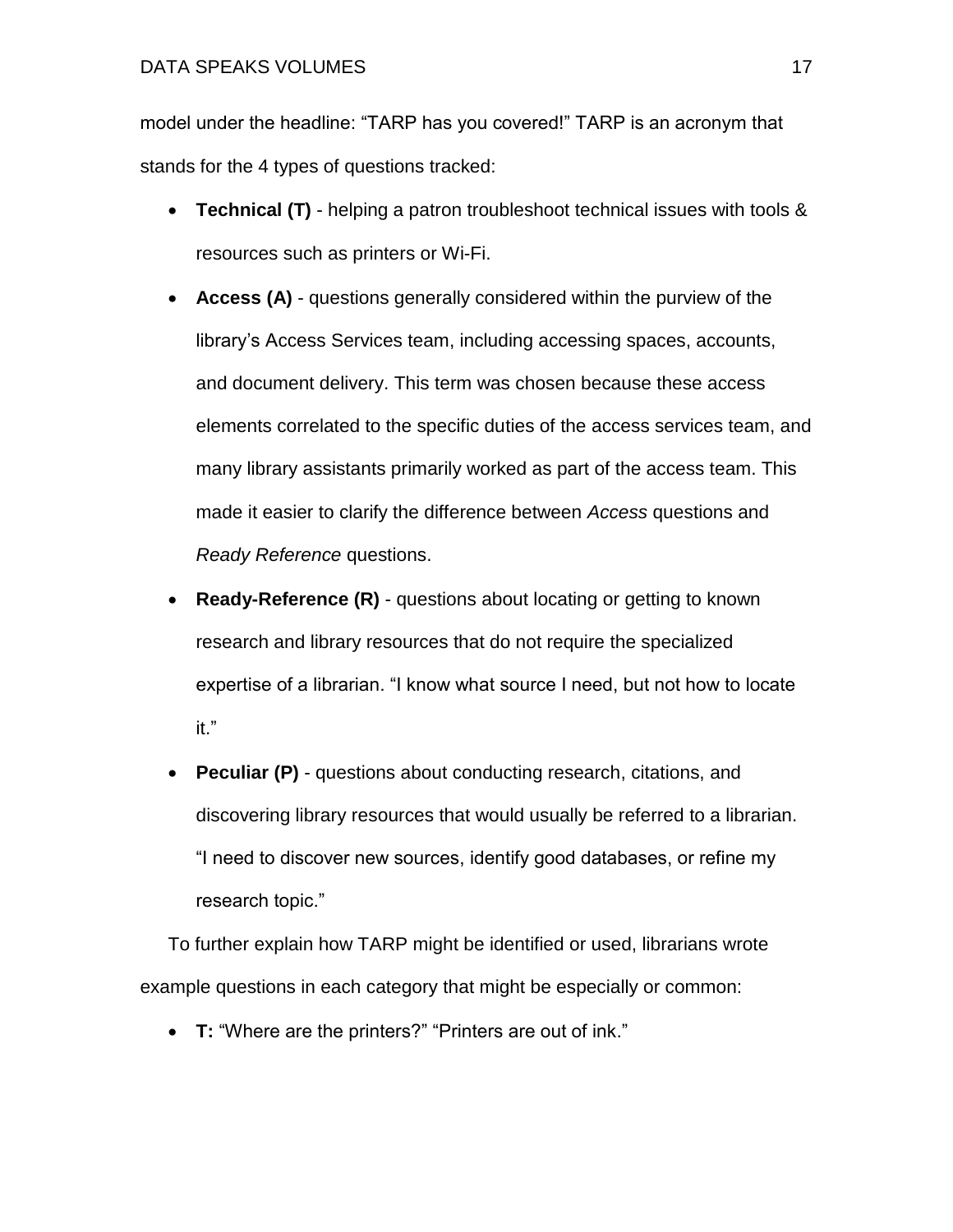- A: "What are the library hours" "How do I visit our special collections?" "Where are the bathrooms?" "Can you help me place a request through Interlibrary Loan?"
- **R:** "I have a citation for an article that I want to read. Can you help me locate it?" "Can you help me navigate call numbers?"
- **P:** "I am working on a research project what are good databases to use for my topic?" "Can you help me develop a better keyword search?"

Library workers also adapted the statistics methods used at the circulation desk to include the TARP Model. Thus, librarians were able to view in a single document the types of questions received at all access points, and could identify trends and peaks in the number and character of questions.

The TARP Model also proved useful for training new library workers, including professional librarians and library assistants to student workers and interns.  A trainer could review past chat transcripts and work with the trainee to discuss how they both would classify a question, and justify that classification. In addition to helping the trainee better understand the logic behind the TARP Model, this allowed the trainer to recognize misleading or unclear parts of the model or otherwise improve it for usefulness and clarity.  Librarians developed scripts for common T-type, A-type, and R-type questions for staff to use when answering questions.

Library staff liked the clarity of the TARP Model categories, especially since training materials included explicit examples of P-type questions and built in a system for student workers, paraprofessionals, and interns to know when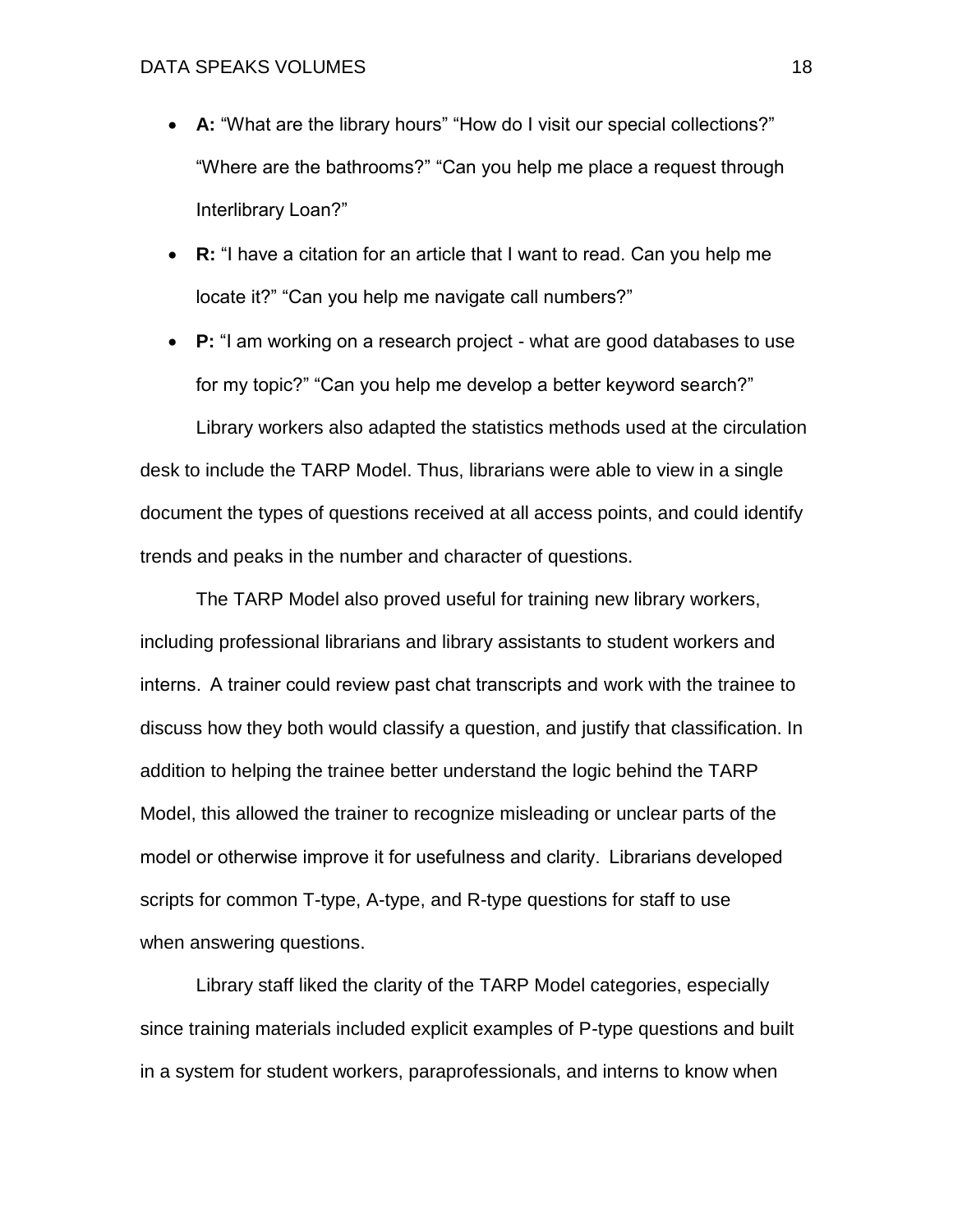and how to refer complicated research questions to librarians. Library workers reported feeling comfortable with this referral system, and believed that they were handling these difficult questions appropriately. This characteristic of the TARP model distinguished it from Katz, Warner, and the READ Scale. Since transitioning from a quantitative statistics tracking approach to a qualitative one in the Spring 2017 semester, the data indicated that the majority of reference questions handled virtually and in person at the circulation and reference desks were T-type and A-type questions.

### **Analysis of Reference Data**

An analysis of the reference transaction data collected for in-person consultations by phone, via chat services, or at the reference and circulation desks illustrated many clear patterns in user behaviour. Library staff answered reference question by phone or in-person at the circulation and reference desks seven days a week, and by chat queues during weekdays in the early afternoon. The least number of questions were asked on Saturdays and Sundays, when classes are not held, and the library has shorter hours. During the week, however, traffic to in-person and virtual service points alike was highest on Mondays, gradually tapering off throughout the week (Figures 1 and 2).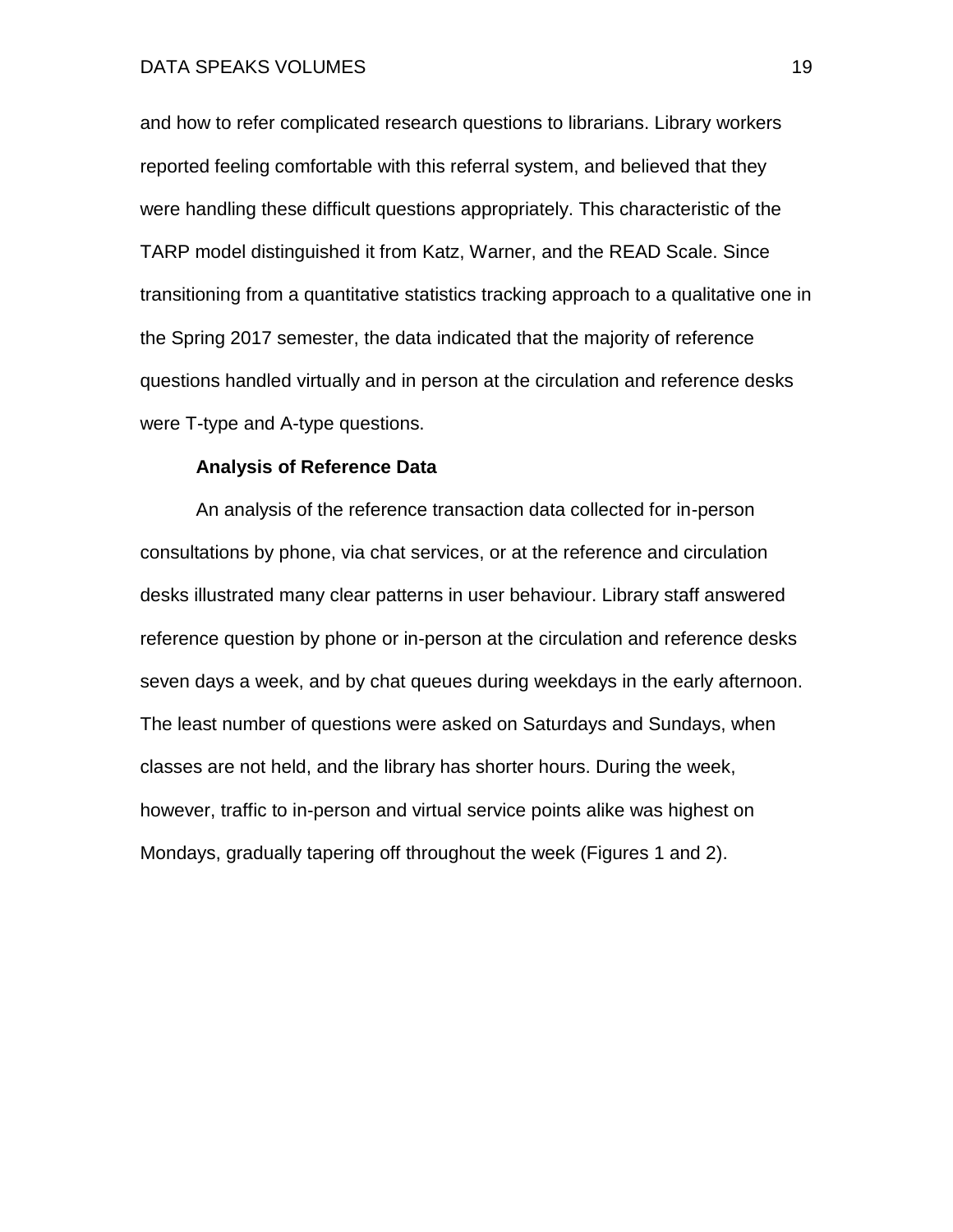

*Figure 1.* Total number of questions received in-person per day from January 1<sup>st</sup> 2017 through May 31<sup>st</sup> 2018.



*Figure 2.* Total number of questions received via chat queues per day from January 1<sup>st</sup> 2017 through May 31<sup>st</sup> 2018.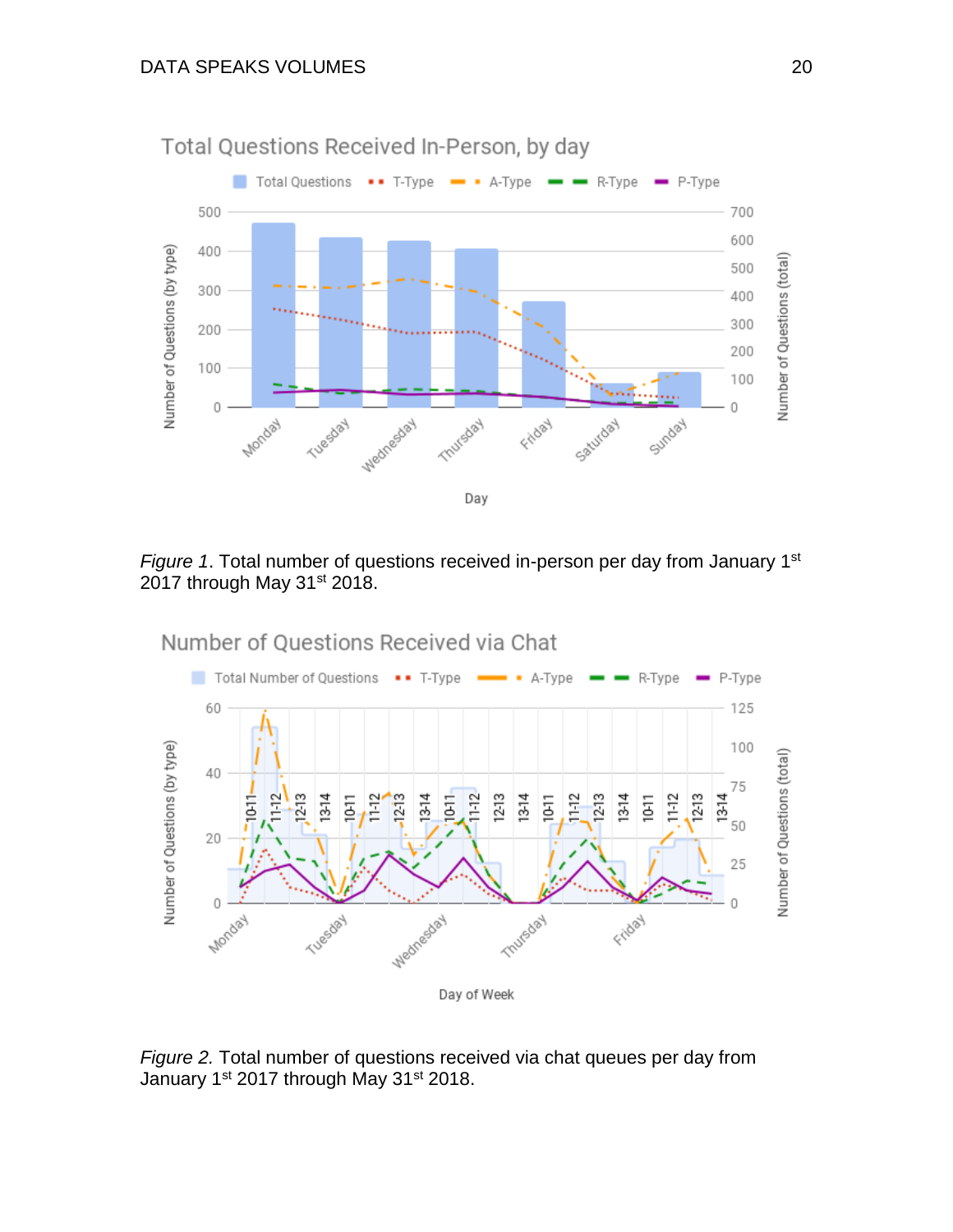| <b>Time</b>            | Day       | <b>Total Virtual</b><br>Reference<br><b>Shifts</b><br>Staffed with<br>Questions | <b>Total</b><br>Number of<br>Questions | T-Type           | A-Type         | R-Type         | P-Type                    |
|------------------------|-----------|---------------------------------------------------------------------------------|----------------------------------------|------------------|----------------|----------------|---------------------------|
| Monday                 | $10 - 11$ | $\overline{7}$                                                                  | 22                                     | $\pmb{0}$        | 12             | 5              | 5                         |
|                        | $11 - 12$ | 41                                                                              | 113                                    | 17               | 60             | 26             | 10                        |
|                        | $12 - 13$ | 41                                                                              | 60                                     | 5                | 29             | 14             | 12                        |
|                        | $13 - 14$ | 41                                                                              | 44                                     | 3                | 23             | 13             | 5                         |
| <b>Monday Total</b>    |           | 131                                                                             | 240                                    | 25               | 124            | 59             | 32                        |
| Tuesday                | $10 - 11$ | 1                                                                               | $\overline{2}$                         | $\pmb{0}$        | $\overline{2}$ | $\mathbf 0$    | $\boldsymbol{0}$          |
|                        | $11 - 12$ | 24                                                                              | 57                                     | 11               | 28             | 14             | 4                         |
|                        | $12 - 13$ | 32                                                                              | 69                                     | 4                | 34             | 16             | 15                        |
|                        | $13 - 14$ | 30                                                                              | 35                                     | $\pmb{0}$        | 15             | 11             | 9                         |
| <b>Tuesday Total</b>   |           | 87                                                                              | 163                                    | 15               | 79             | 41             | 28                        |
| Wednesday              | $10 - 11$ | 25                                                                              | 53                                     | 6                | 24             | 18             | 5                         |
|                        | $11 - 12$ | 39                                                                              | 74                                     | 9                | 25             | 26             | 14                        |
|                        | $12 - 13$ | 29                                                                              | 26                                     | 3                | 9              | 9              | $\,$ 5 $\,$               |
|                        | $13 - 14$ | 1                                                                               | $\mathbf 0$                            | $\mathbf 0$      | $\mathbf 0$    | $\mathbf 0$    | $\mathbf 0$               |
| <b>Wednesday Total</b> |           | 96                                                                              | 153                                    | 18               | 58             | 53             | 24                        |
| Thursday               | $10 - 11$ | 1                                                                               | 0                                      | $\boldsymbol{0}$ | 0              | 0              | $\mathbf 0$               |
|                        | $11 - 12$ | 26                                                                              | 51                                     | 8                | 26             | 12             | 5                         |
|                        | $12 - 13$ | 37                                                                              | 62                                     | 4                | 25             | 20             | 13                        |
|                        | $13 - 14$ | 32                                                                              | 27                                     | 4                | 8              | 10             | 5                         |
| <b>Thursday Total</b>  |           | 96                                                                              | 140                                    | 16               | 59             | 42             | 23                        |
| Friday                 | $10 - 11$ | $\boldsymbol{2}$                                                                | 1                                      | $\pmb{0}$        | 0              | $\mathbf 0$    | 1                         |
|                        | $11 - 12$ | 20                                                                              | 36                                     | 6                | 19             | 3              | $\bf 8$                   |
|                        | $12 - 13$ | 26                                                                              | 41                                     | 4                | 26             | $\overline{7}$ | 4                         |
|                        | $13 - 14$ | 17                                                                              | 18                                     | 1                | 8              | 6              | $\ensuremath{\mathsf{3}}$ |
| <b>Friday Total</b>    |           | 66                                                                              | 96                                     | 11               | 53             | 16             | $16\,$                    |
| <b>Grand Total</b>     |           | 476                                                                             | 792                                    | 85               | 373            | 211            | $123$                     |

*Table 1.* Total number of questions received via chat queues per day from January 1<sup>st</sup> 2017 through May 31<sup>st</sup> 2018.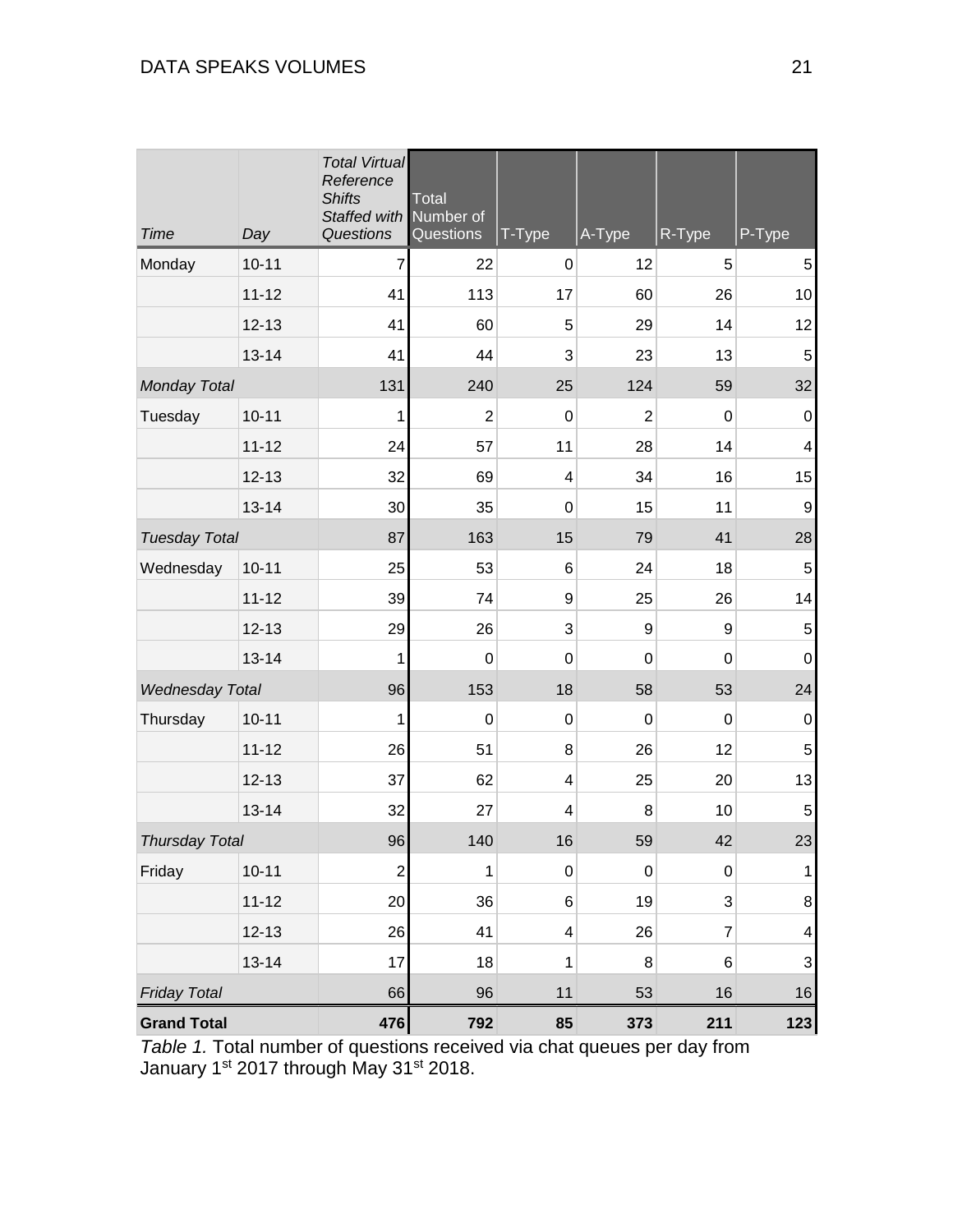Virtual Reference questions, which were predominantly initiated by patrons at the university's North American campus, peaked at 12PM. In-person transactions began to increase steadily from 10AM, peaking at 1PM, and decreasingly slowly throughout the before dramatically dropping off at 5PM and again at 6PM (Figure 3).



Total In-Person Questions Received, by hour



Patterns of P-type questions mirrored these overall patterns. P-type questions were most common between 12PM and 6PM, peaking at 1 PM just after the lunch hour concluded, and often became one-on-one research consultations with librarians.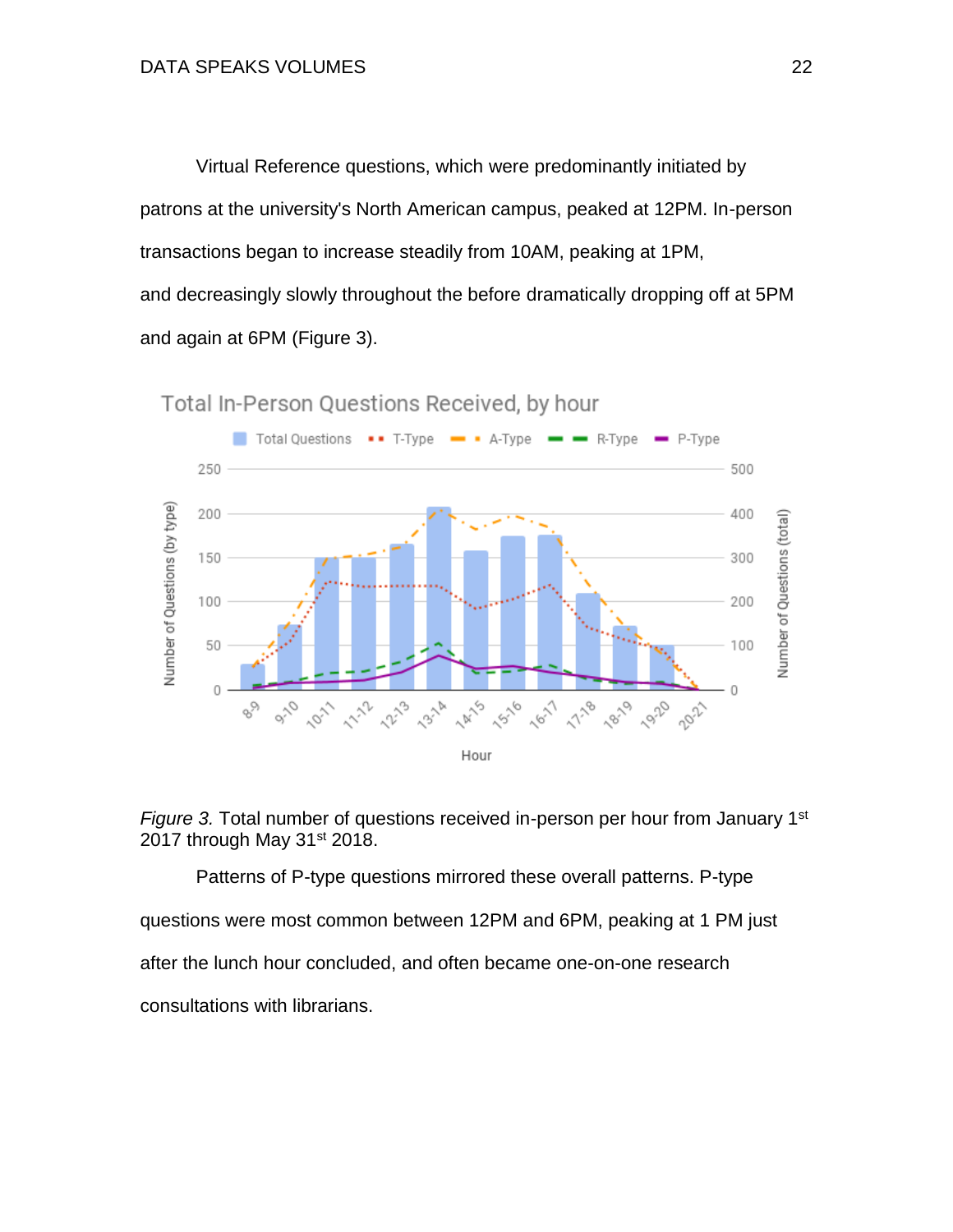After a year of collecting reference statistics with the TARP Model, the reference coordinator was able to identify patterns in when P-type questions came to certain service points. This allowed her to determine if reference desk hours should be expanded or modified, and to schedule library assistants and interns to virtual reference shifts that typically had fewer P-type questions. Additionally, understanding these trends in user behaviour will guide programming decisions and outreach strategies. Presently, the library team intends to continue using the TARP Model, and is planning to review email transcripts for reference and access-related questions to retroactively add to statistics tracking one-on-one communications, which also uses the TARP Model.

#### **Conclusion**

Throughout the process of developing the TARP Model, librarians considered what information they hoped to collect and what questions they needed to answer with this statistical data. Based on these questions and considering potentially complicating factors such as language barriers and varying levels of expertise, the resulting TARP Model suits the library's demands. Librarians found that developing the system to reflect the university's culture made it easier to understand and implement. Useful strategies for developing and adapting models for tracking and categorizing reference statistics include: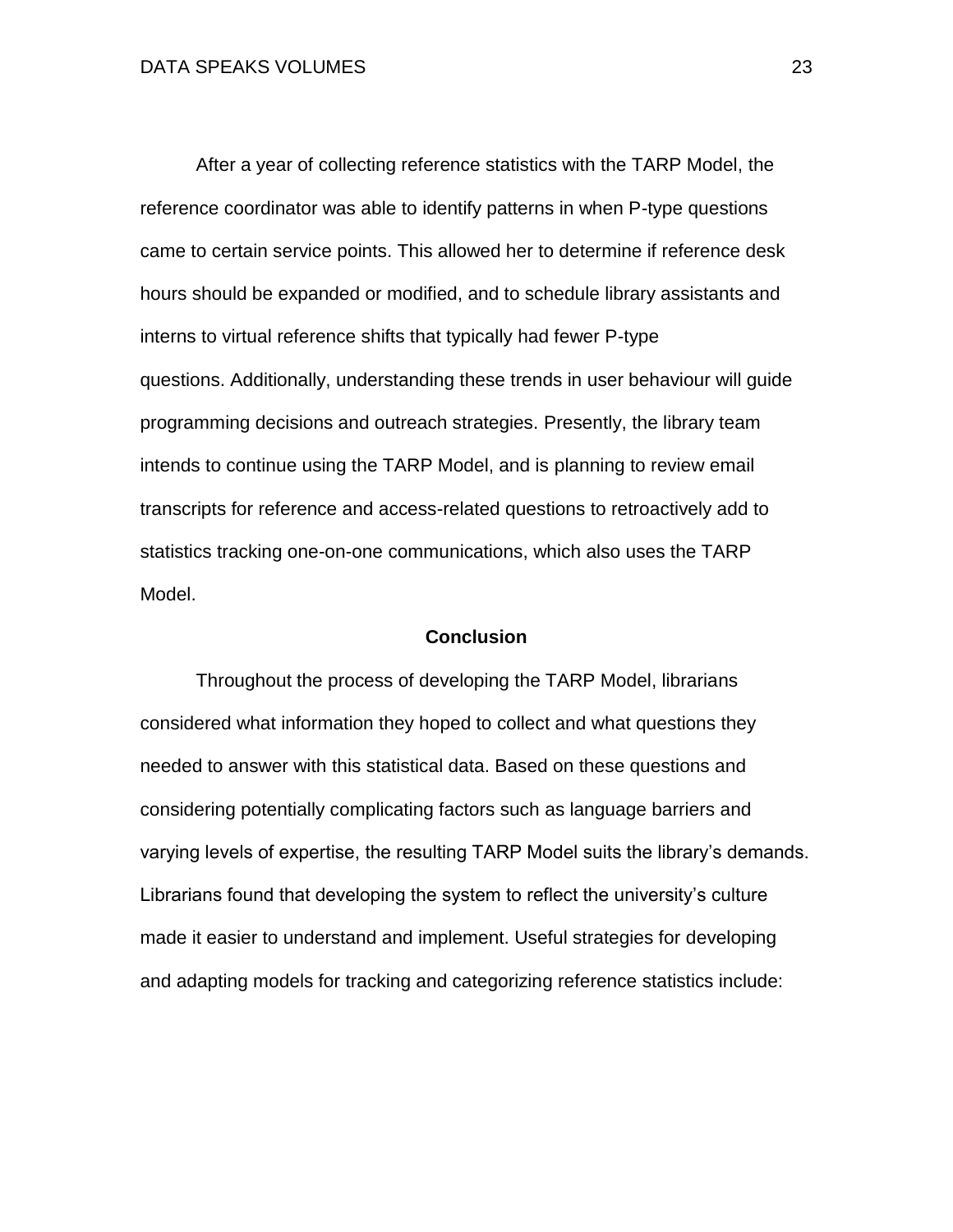- conducting a transcript analysis of chat reference questions to identify common themes or patterns in user language and behavior, or to identify patron pain points.
- evaluating reference questions collectively to develop a common language for categorizing questions;
- defining categories for questions clearly, including example questions or sub-categories;
- researching and adapting existing models, such as the READ Scale or the models proposed by Katz or Warner, to develop a qualitative rubric;
- periodically reviewing the system designed in order to improve unclear elements or update the model to match changes in the library's culture;
- training and refreshing staff as a team in to ensure that staff are defining categories or categorizing questions in harmony.

Approaches to collecting and evaluating statistics and providing evidencebased services are as unique and the institutions that apply them – there may never be a system for collecting reference statistics for all libraries (Neville & Henry, 2009). It is entirely possible that over time an individual library will modify its strategies for collecting statistics, or transition from one model to another based on its changing needs. The next step for library workers using the TARP Model is to review its definitions and categories, retrain staff, measure its effectiveness, and develop or refine user services based on the lessons learned from analyzing the data collected.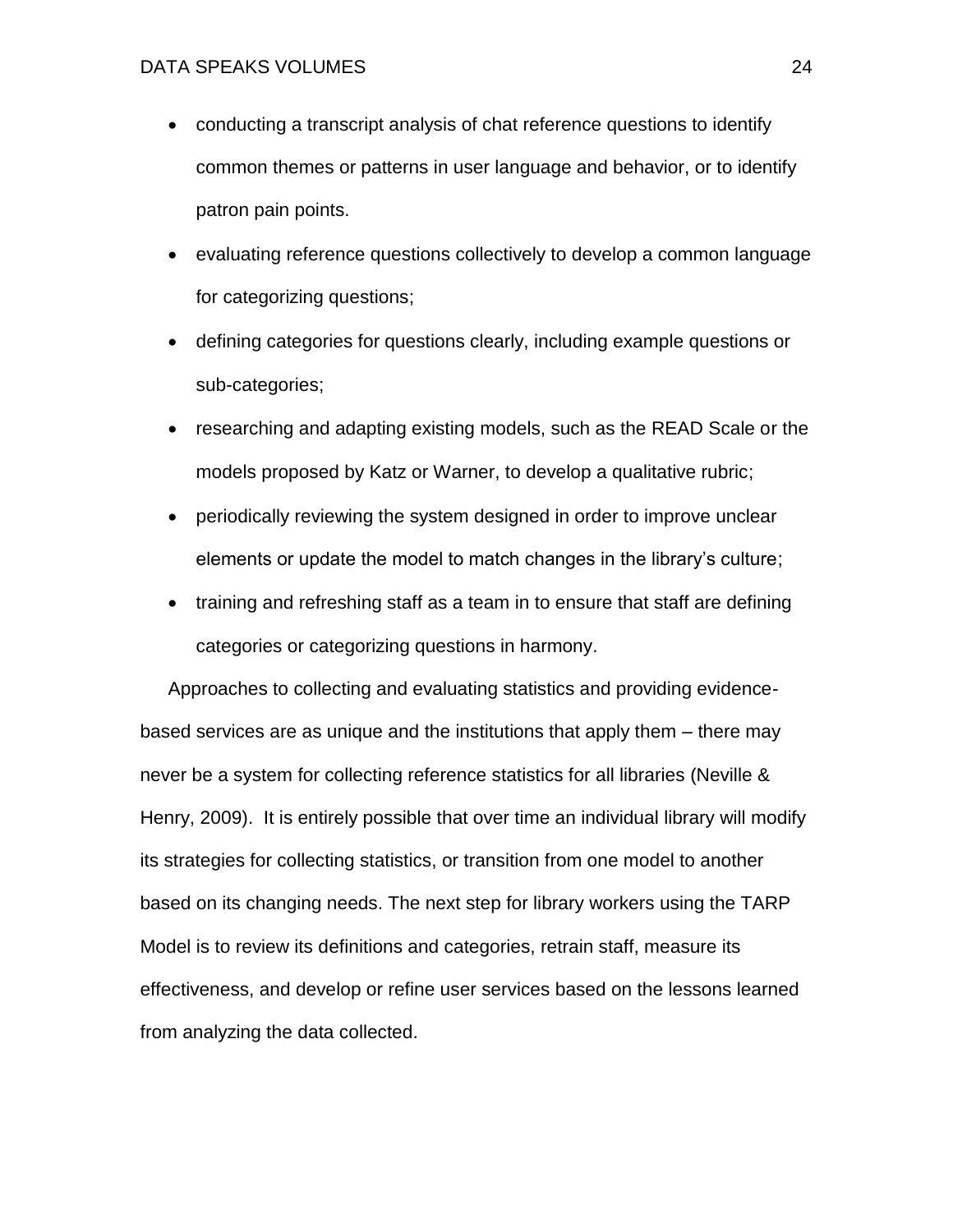#### **References**

- Arnason, H., & Reimer, L. (2012). Analyzing Public Library Service Interactions to Improve Public Library Customer Service and Technology Systems. *Evidence Based Library and Information Practice*, *7*(1), 22–40.
- Baker, S. L. (1991). *The Measurement and Evaluation of Library Services* (2nd ed.). Arlington, Va.: Information Resources Press.
- Bishop, B. W., & Bartlett, J. A. (2013). Where Do We Go from Here? Informing Academic Library Staffing through Reference Transaction Analysis. *College & Research Libraries*, *74*(5), 489–500.
- Bowron, C. R., & Weber, J. E. (2017). Implementing the READ Scale at the Austin Peay State University Library. *The Journal of Academic Librarianship*, *43*(6), 518–525. https://doi.org/10.1016/j.acalib.2017.08.010
- Calabretta, N., & Ross, R. (1984). Analysis of Reference Transactions Using Packaged Computer Programs. *Medical Reference Services Quarterly*, *3*(3), 23–47. https://doi.org/10.1300/J115v03n03\_02
- Edwards, E. (1848). A Statistical View of the Principal Public Libraries in Europe and the United States of North America. *Journal of the Statistical Society of London*, *11*(3), 250–281. https://doi.org/10.2307/2337957

Fan, S. C., & Welch, J. M. (2016). Content Analysis of Virtual Reference Data: Reshaping Library Website Design. *Medical Reference Services Quarterly*, *35*(3), 294–304.

http://dx.doi.org.proxy.library.nyu.edu/10.1080/02763869.2016.1189783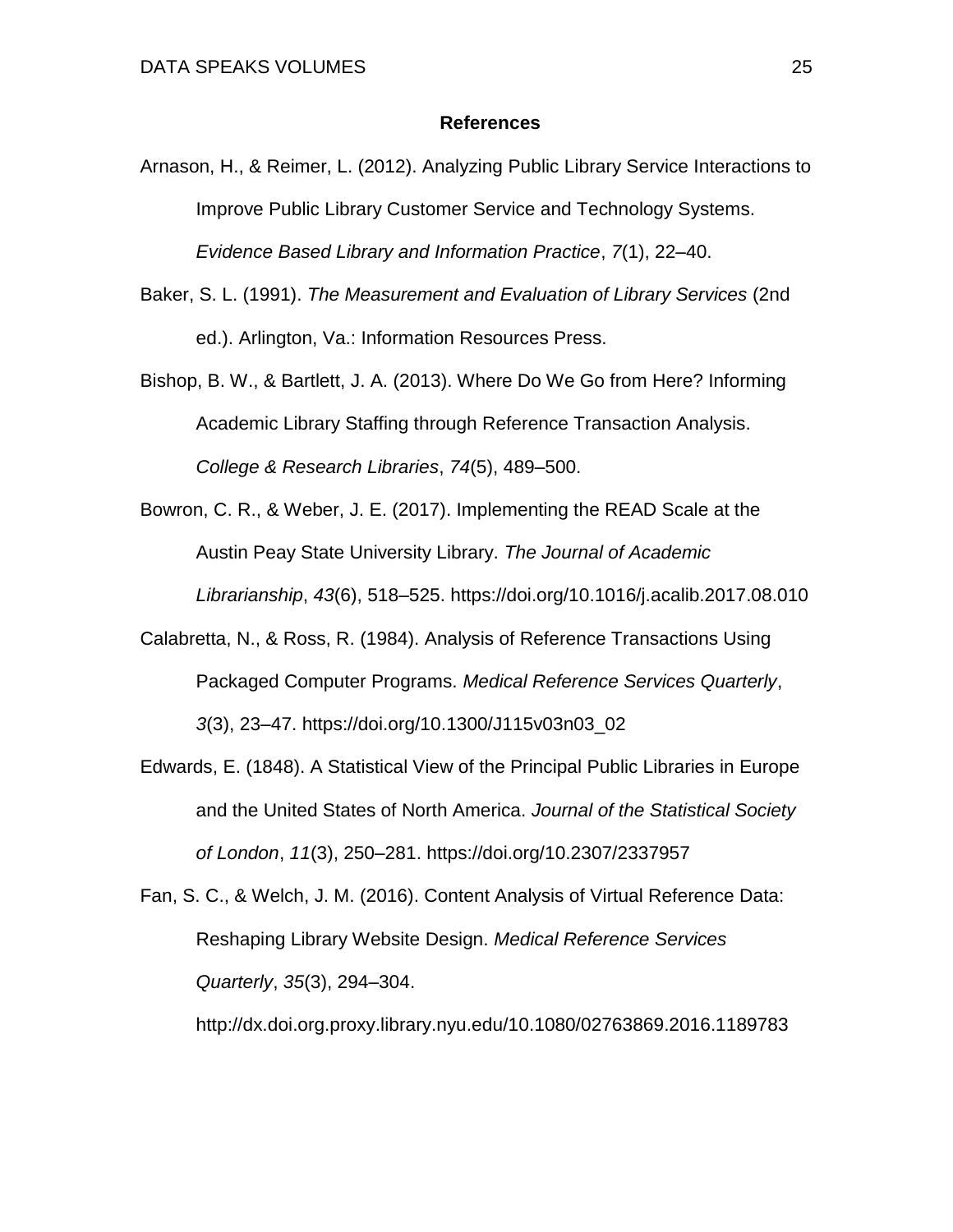- Gerlich, B. K., & Berard, G. L. (2007). Introducing the READ Scale: Qualitative Statistics for Academic Reference Services. *Georgia Library Quarterly*, *43*(4), 4.
- Gerlich, B. K., & Berard, G. L. (2010). Testing the Viability of the READ Scale [Reference Effort Assessment Data]©: Qualitative Statistics for Academic Reference Services. *College & Research Libraries*, *71*(2), 116–137.
- Gerlich, B. K., & Whatley, E. (2009). Using the READ Scale for Staffing Strategies: The Georgia College and State University Experience. *Library Leadership & Management*, *23*(1), 26–30.
- Hudock, S., & Sullivan, D. (2011). Hit the Reference Transaction Mark: Incorporating READ into DART. *University Library, Faculty Publications*.
- Hughes, A. M. (2014). Content Analysis of Reference Transactions Provides Guidance Regarding Staffing of Library Service Points. *Evidence Based Library and Information Practice*, *9*(2), 31–33.

Katz, W. A. (2002). *Introduction to reference work* (8th ed.). Boston: McGraw-Hill.

- Luo, L. (2008). Chat Reference Evaluation: a Framework of Perspectives and Measures. *Reference Services Review*, *36*(1), 71–85. https://doi.org/10.1108/00907320810852041
- Matthews, J. R. (2018). *The Evaluation and Measurement of Library Services* (Second edition.). Santa Barbara, CA: Libraries Unlimited.
- Maximiek, S., Rushton, E., & Brown, E. (2010). Coding into the Great Unknown: Analyzing Instant Messaging Session Transcripts to Identify User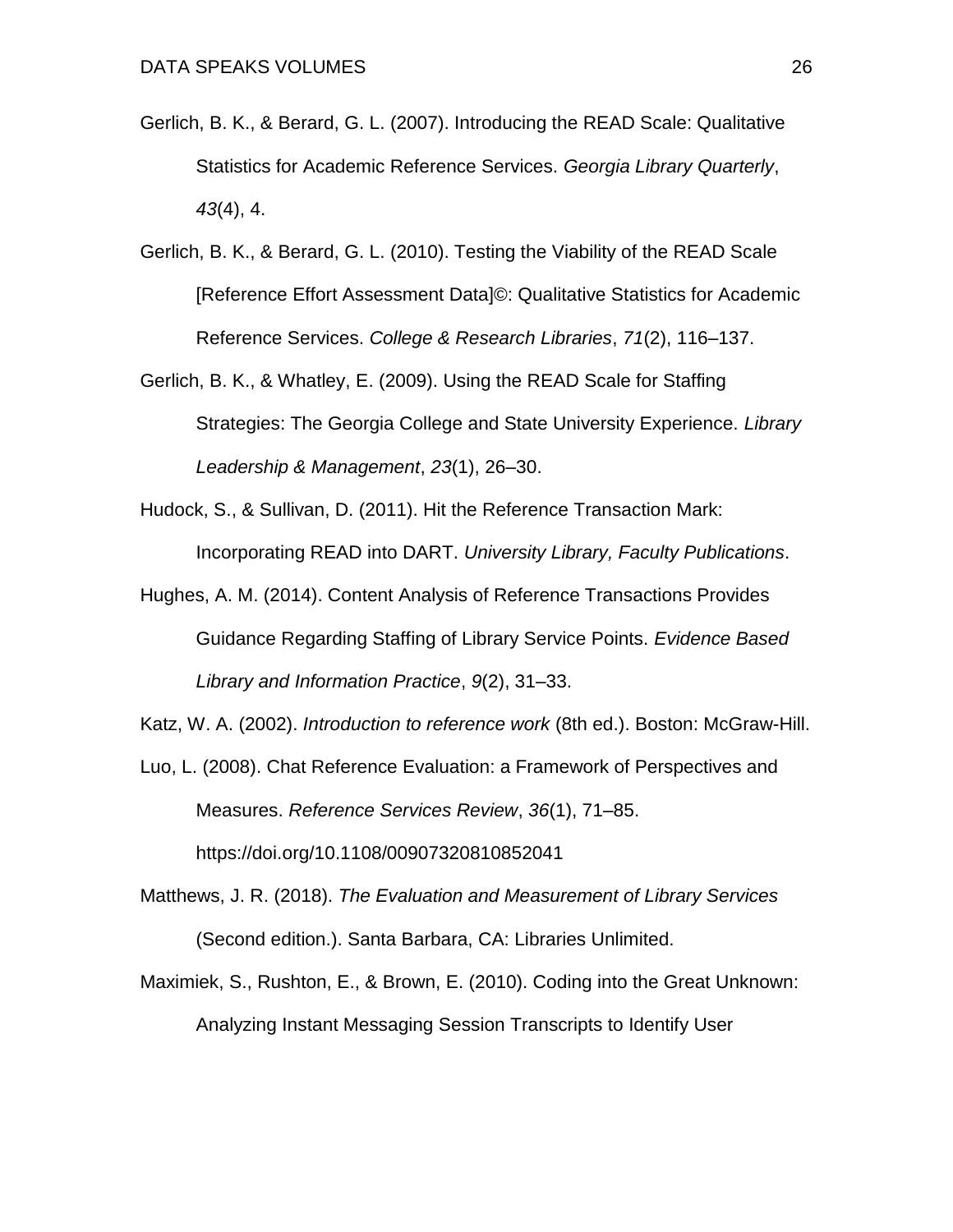Behaviors and Measure Quality of Service. *College & Research Libraries*, *71*(4), 361–373.

- Neville, T. M., & Henry, D. B. (2009). Reference Classification Is It Time to Make Some Changes? *Reference & User Services Quarterly*, *48*(4), 372– 383.
- Rawson, J., Davis, M. A., Harding, J., & Miller, C. (2013). Virtual Reference at a Global University: An Analysis of Patron and Question Type. *Journal of Library & Information Services in Distance Learning*, *7*(1–2), 93–97. https://doi.org/10.1080/1533290X.2012.705624
- Rothstein, S. (1990). The Measurement and Evaluation of Reference Service. *The Reference Librarian*, *11*(25–26), 173–190. https://doi.org/10.1300/J120v11n25\_06
- Rourke, L., & Lupien, P. (2010). Learning from Chatting: How our Virtual Reference Questions are Giving Us Answers. *Evidence Based Library and Information Practice*, *5*(2), 63–74.
- Scales, B. J., Turner-Rahman, L., & Hao, F. (2015). A Holistic Look at Reference Statistics: Whither Librarians? *Evidence Based Library and Information Practice*, *10*(4), 173–185.

Tenopir, C. (1998). Reference Use Statistics. *Library Journal*, *123*(8), 32–34.

Sullivan, W., Schoppmann, L. A., & Redman, P. M. (1994). Analysis of the Use of Reference Services in an Academic Health Sciences Library. *Medical Reference Services Quarterly*, *13*(1), 35–55. https://doi.org/10.1300/J115V13N01\_03